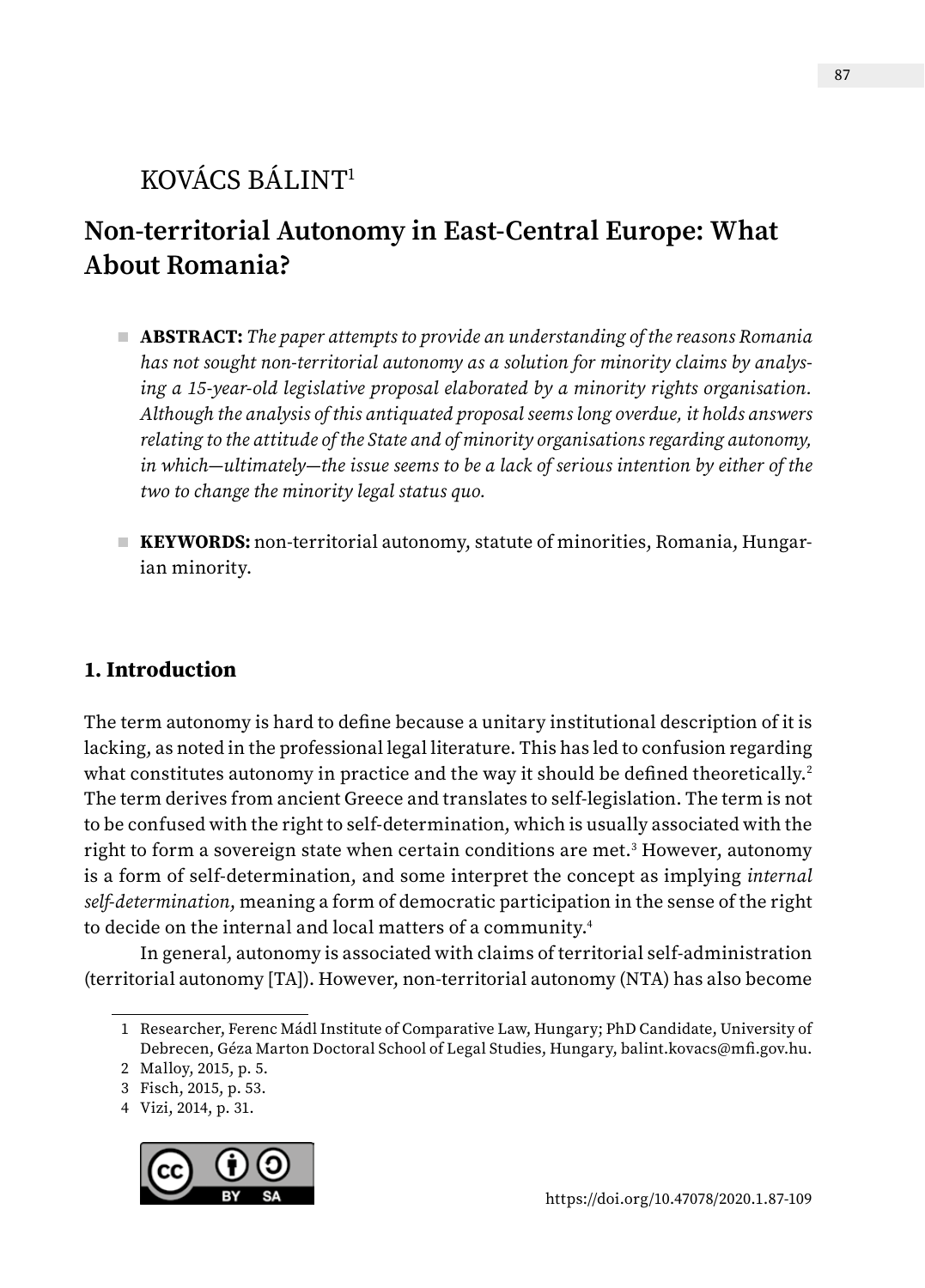a popular subject not only among social science scholars, but also within minority organisations and more importantly, in the internal organisation of states as a solution for national minorities' claims regarding questions of identity preservation. As such, NTA has come to signify more generally the granting to a specific community (ethnic, religious, or linguistic) the right to self-government by its own institutions and rules regarding its cultural or social matters, $^5$  or more generally, matters regarding their identity. Thus, the difference between TA and NTA is that the transfer of authority is accomplished at the community level, not territorial level, and thus, theoretically, it does not make a difference where members of the respective community reside territorially. The scholarship notes three general differences between TA and NTA: (1) the right to self-regulate is granted to a group of people defined culturally and not territorially, (2) self-government is limited to questions of culture, and (3) the given powers can only be exercised with regard to individuals who have voluntarily chosen to be members of the cultural group.<sup>6</sup> In further delimiting the notion of NTA, from a general minority rights law perspective, the difference is mainly an institutional one, meaning NTA does not exist without self-regulating institutions.7

The concept of NTA has entered the mainstream through the political leadership of the late 19<sup>th</sup> and early 20<sup>th</sup> centuries during the search for an answer to questions regarding the cohabitation of nationalities. Similar ideas also emerged earlier, but without using the modern terminology. Lajos Kossuth, leader of the Hungarian revolution of 1848, described a principal feature of NTA, stating that the issue of nationality like that of religion, is a subject of social interest, and the state should not have anything to do with either of them.<sup>8</sup> However, a much more complex development of the idea of cultural autonomy is found in the work of Karl Renner entitled *Staat und Nation* (State and Nation), published in Vienna in 1899.° This is considered the primordial work on the subject, containing and constituting the foundation thereof and with it, of the debates it started.

Karl Renner and his contemporary Otto Bauer, both social-democratic politicians in the Austro-Hungarian Empire—also called Austro-Marxists—were working on a political program that aimed to maintain the territorial unity of the Empire by focusing on economic matters to unite the working class. The Empire was deeply divided along ethnic lines, and as secessionist nationalism was taking over, its territorial integrity was threatened. The two politicians proposed a solution that extended beyond territorial division. In their project, all national groups could freely enjoy their own cultural identity on the territory of a *denationalised* state, leaving common matters such as that of the economy or foreign affairs to the central government.<sup>10</sup> Such a system would allow all national groups to determine their own destiny regarding matters of culture

<sup>5</sup> Benedikter, 2011, p. 11.

<sup>6</sup> Donders, 2008, p. 100 *cited by* Yupsanis, 2014, p. 12.

<sup>7</sup> Malloy, 2015, p. 5.

<sup>8</sup> Jászi, 1918, p. 17.

<sup>9</sup> The English translation of the text can be found in Nimni (ed.), 2005, pp. 13–42.

<sup>10</sup> Yupsanis, 2016*,* p. 111.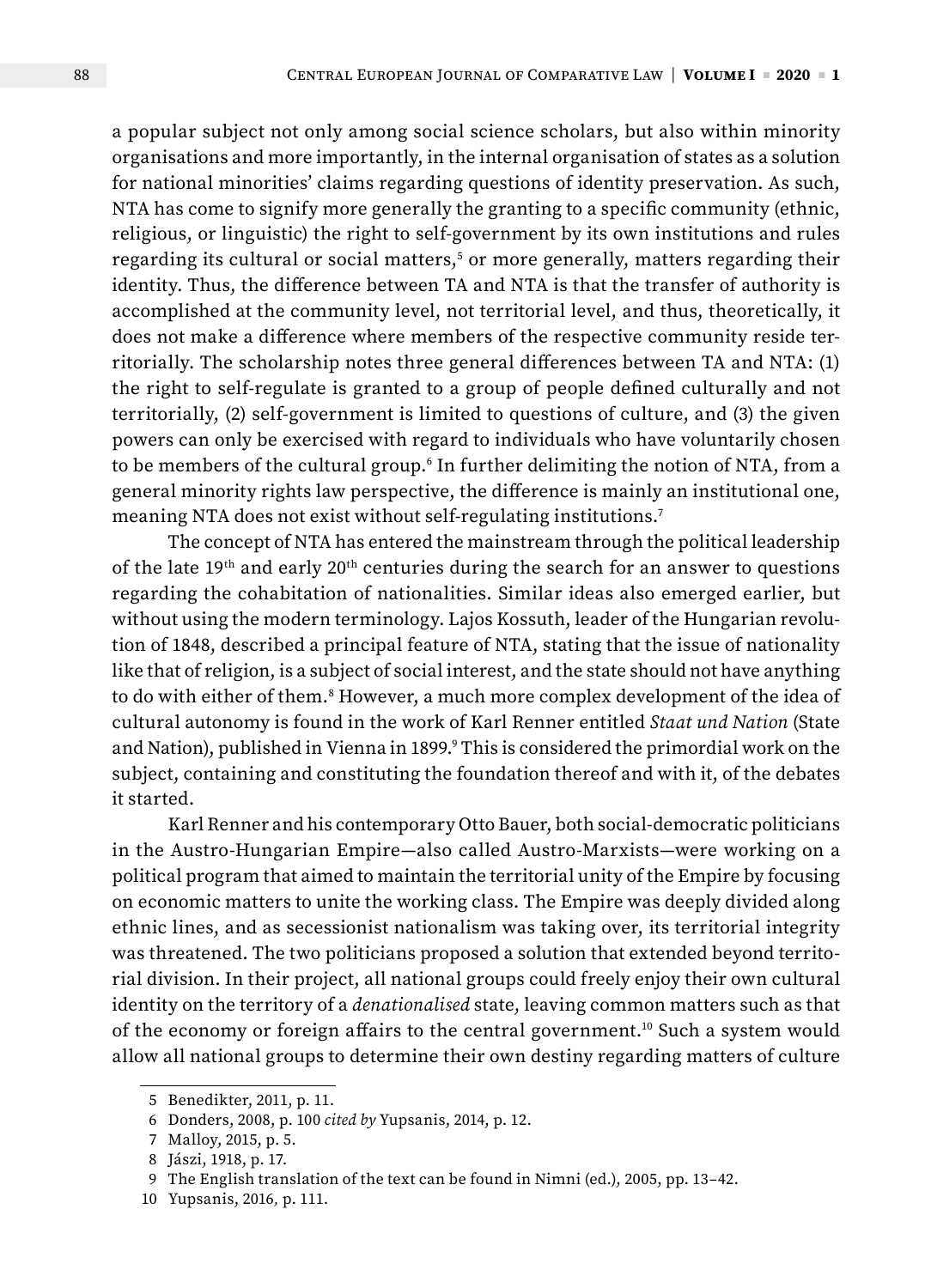and identity. It was suggested that by introducing this type of institution, competition among ethnic groups would subside and the potential conflict between their interests and those of the State would likely disappear.<sup>11</sup>

This system, called cultural autonomy or NTA, is based on two principles: the personality principle and principle of non-territoriality. The personality principle states that all citizens are allowed to freely determine their own ethnic identity, which usually implies voluntarily registering on special lists for minorities with the purpose of voting for their own cultural self-government institutions. The principle of nonterritoriality establishes that the rights of registered persons belonging to national minorities will be granted regardless of their place of residence within the State. Of course, both principles have practical limitations; however, cultural autonomy remains an extremely relevant institution for the integration of persons belonging to national minorities.

The purpose of this paper is to present the main features of the concept of NTA, its relevance to minority accommodation, its place in international legal (or quasi-legal) instruments, and its potential place in the Romanian legal regime through the lens of the claims of national minorities. Their proposal is compared with existing systems implemented in the East-Central European region.

## **2. The purpose of non-territorial autonomy**

At the end of WWI, the dismantling of East European Empires with the promise of the right to self-determination of peoples bore an expectation that each nation would have its own State. However, economic and strategic interests were concealed behind the right to self-determination, as the newly drawn borders could not assure the impossible *one country one nation* scenario. A solution was needed for the minorities remaining in newly formed or enlarged countries. The structural disadvantages minorities faced in these unitary nation States had to be countered with supplementary rights tailored to their needs, which could only be exercised collectively, such as the right to education or to their own culture.12 Furthermore, to avoid internal conflicts, minorities also had to be integrated in the political structures of these States. Although representatives of the winning States had protested more or less loudly to Britain's imposition, France and the United States created a Committee on New States to draft a Minority Treaty, which was ultimately signed in a similar form by Poland, then Czechoslovakia, Romania, Yugoslavia, Greece, Austria, Hungary, Bulgaria, Latvia, Lithuania, and Estonia.13 Some of these treaties contained the obligation to provide for some form of cultural autonomy for minorities.

<sup>11</sup> Wong, 2013, p. 59.

<sup>12</sup> Smith, 2014, pp. 15–16.

<sup>13</sup> Fink, 1996, p. 280.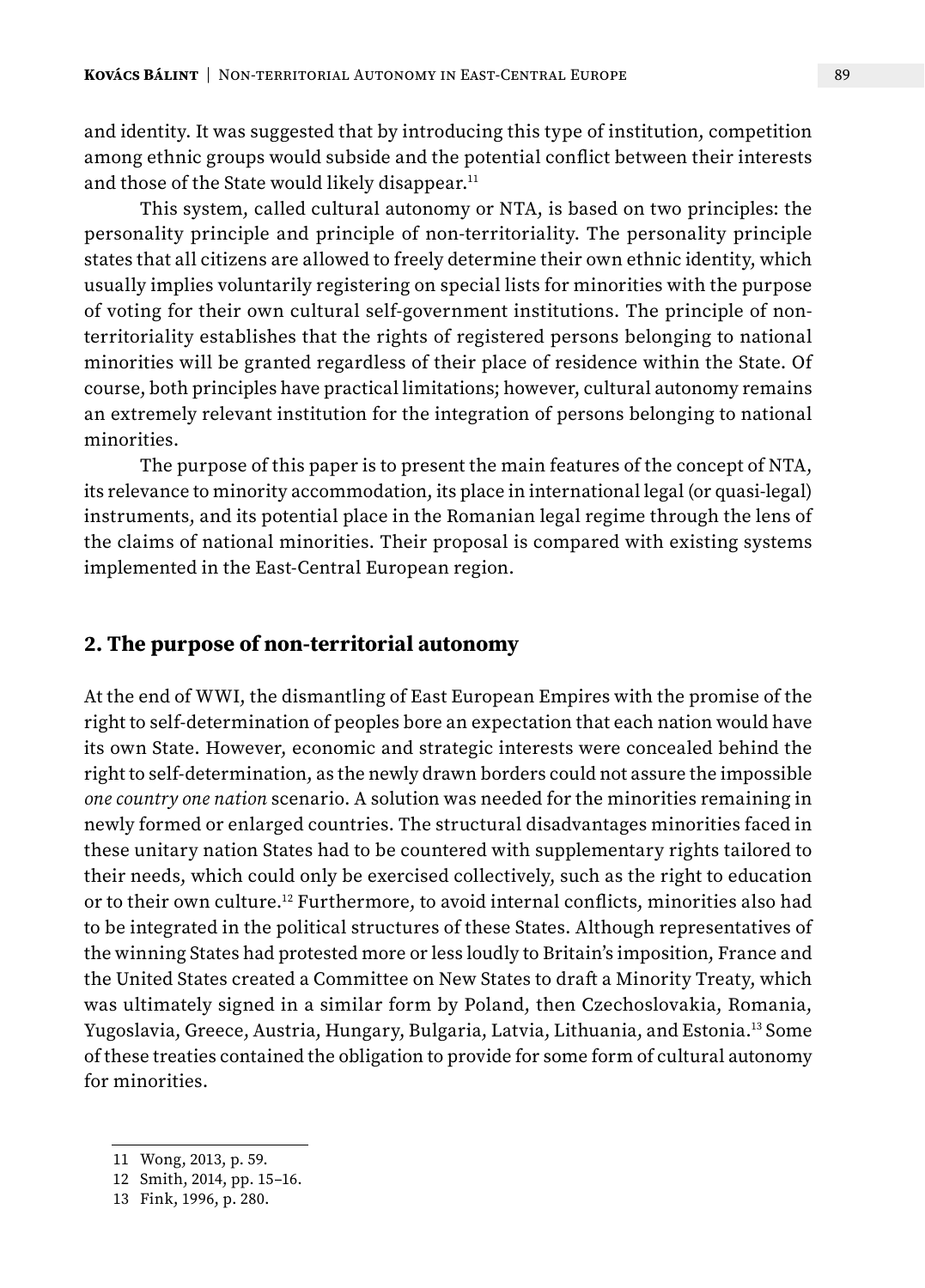It is believed that the main advantage of cultural autonomy is that the debates around identity issues do not take place between the majority and minority, but are debated in the minority group itself.14

The rights of national minorities are still primarily approached from a national security perspective, especially in East-Central Europe. Generally, the fear associated with granting TA has to do with maintaining the territorial integrity of the State, which is why rational debate around such solutions cannot be had. TA seems to be an organisational policy reserved for Western democracies, where implementing such arrangements reflects trust from the part of the majority population. This translates into a higher degree of confidence that it is the right policy choice regarding the specifics of a particular State. It has been noted that Western countries have granted TA to all national minority communities with more than 250.000 members who have manifested claims for such accommodation, but it has also been granted to smaller communities.15 NTA has been implemented in many countries in the Central and Eastern European region as well. NTA is viewed as a means of granting national minorities the right to internal self-determination and self-government in identity matters (mainly culture and education) without compromising the sovereignty and territorial integrity of the State in the eyes of the majority. Thus, NTA appears as an institution that grants minorities the right to self-government in matters of identity, leaving matters not related to identity (such as economy, infrastructure, etc.) to be decided within the main institutions of the State, as they would normally be.16 NTA separates minority rights issues from territory through the personality principle, while addressing two major issues of national minorities in general: cultural self-government appears as a measure against assimilation, and the issue of minority representation and participation in public matters of the State.17 Political representation and participation in public life are considered fundamental rights of minorities, also constituting an important measurement in the State monitoring system of the Framework Convention for the Protection of National Minorities (FCNM) of the Council of Europe. Ensuring the right to self-government is considered one of the most efficient ways of representation and participation.18 Thus, by getting minorities involved in structures that ensure collaboration with the State—in this case the NTA institutions—the level of minorities' integration in public life is improved. In the present context of the European Union, where the limits of State sovereignty have become somewhat fluid, minority claims for autonomy should not be viewed as a security issue or challenge to State sovereignty. This is because these claims have mainly to do with establishing better institutions for representation and control over cultural, social, and economic development.19

<sup>14</sup> Stroschein, 2015, p. 27.

<sup>15</sup> Kymlicka, 2008, p. 19.

<sup>16</sup> Stroschein, 2015, p. 28.

<sup>17</sup> Smith, 2014, p. 17.

<sup>18</sup> Art. 15 Framework Convention on the Protection of National Minorities; Para. 35 OSCE Copenhagen Document, Lund Recommendations.

<sup>19</sup> Vizi, 2015, p. 38.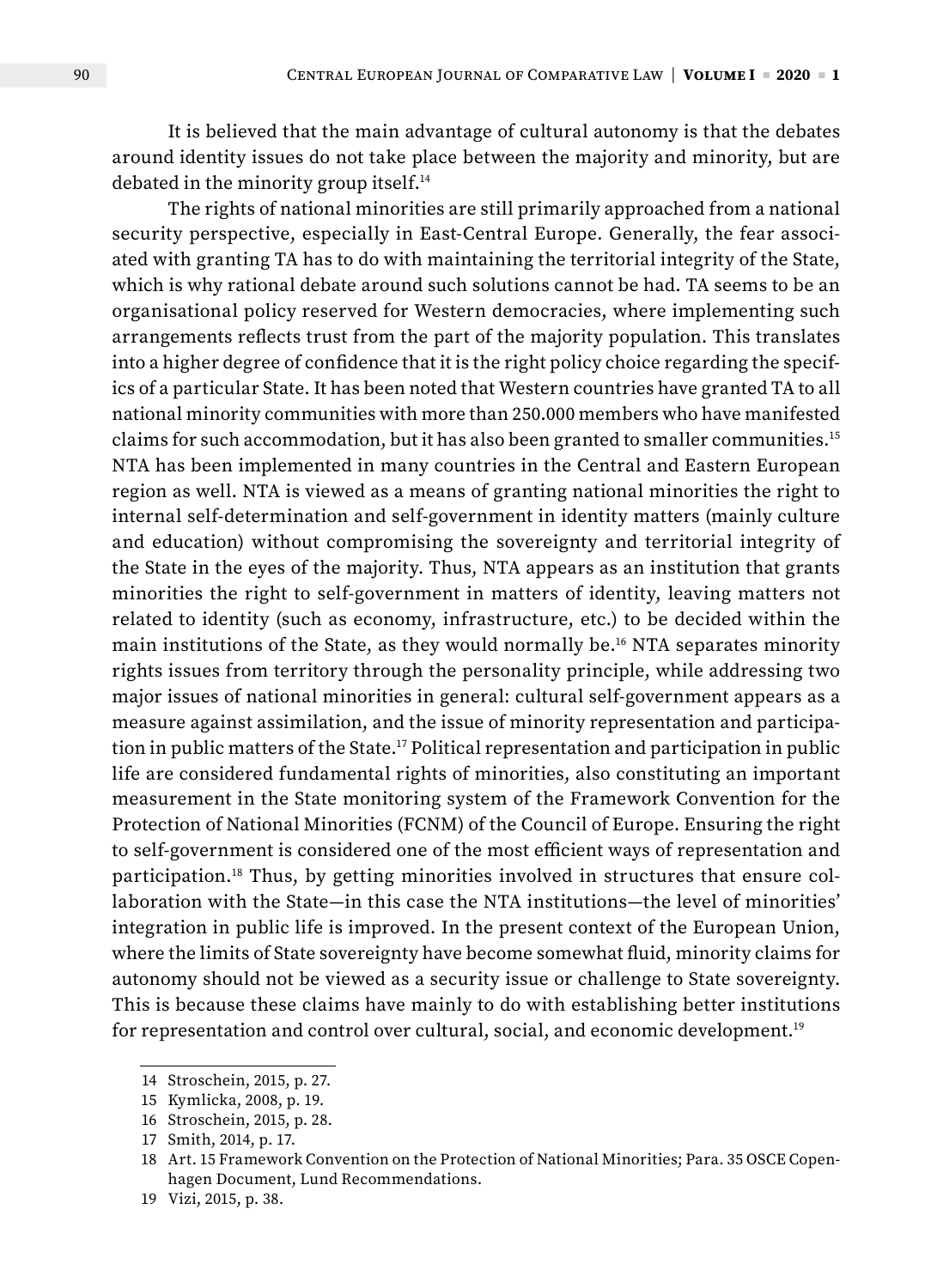Seeking to better manage the situation of national minorities, countries in East-Central Europe have implemented different forms of NTA. This model is becoming quite popular, particularly with States where national minorities live spread out on their territory and as a complementary institution for TA arrangements, which is usually ideal for minorities living in compact communities.<sup>20</sup>

### **3. Non-territorial autonomy in international law**

The minority rights regime of the League of Nations, based on collective rights, has not been continued within the human rights regime of the United Nations, which is based on individual rights. However, the discussion around autonomy found its place in the existing regime, as more soft law instruments hint at collective rights for minorities and recommend the implementation of autonomy as a minority rights solution.

The International Covenant on Civil and Political Rights states in Article 27 that persons belonging to minorities should be granted the right to enjoy their own culture in community with other members of their group. In addition, the UN Declaration on the Rights of Persons Belonging to National or Ethnic, Religious and Linguistic Minorities provides in Article 3 the right of minorities to exercise their rights in a community. Although not expressly mentioning autonomy, these documents do open the floor to collective solutions for granting minority rights.

Article 3 of the UN Declaration on the Rights of Indigenous Peoples (UNDRIP) provides for the right to self-determination of indigenous peoples by virtue of which they can freely determine their political status and pursue their economic, social, and cultural development. In exercising these rights, Article 4 of UNDRIP provides that indigenous peoples have the right to autonomy or self-governance in matters relating to their internal and local affairs. The legal literature notes that an increasing number of minority groups redefine themselves as indigenous peoples to obtain more rights, going beyond claims of cultural autonomy.21

Numerous international documents recommend NTA as a particularly good solution for ensuring the effective participation of national minorities in public life. Although these are just a set of recommendations, the implementation of any type of autonomy arrangement being an exclusive State right, the soft law instruments of international law should be considered in a modern and democratic State. Some of these documents are presented below.

The Advisory Committee on the FCNM Commentary on the effective participation of persons belonging to national minorities in cultural, social, and economic life and in public affairs states that beyond the representation and participation of persons belonging to national minorities in elected bodies, public administration, judiciary,

<sup>20</sup> Smith, 2014, pp. 19–20.

<sup>21</sup> Marinkás, 2018, p. 31.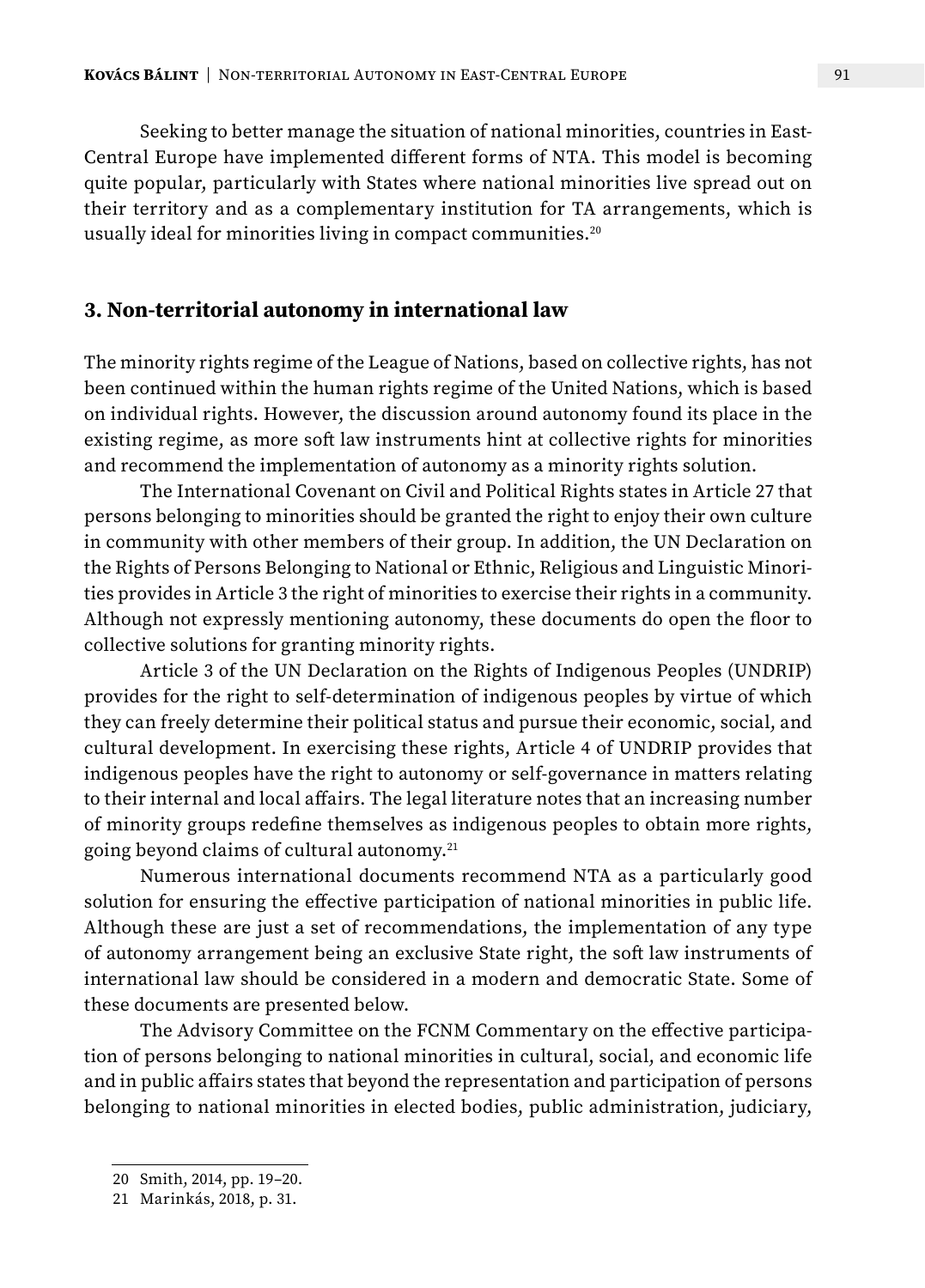and law-enforcement agencies, attention should be given to cultural autonomy arrangements that can reinforce minority participation in public affairs.<sup>22</sup>

Several other documents are also tied to the Council of Europe, such as Recommendation no. 1609/2003, the draft European Charter of Regional Self-Government, and Thematic commentaries no. 3 and 4 of the Advisory Committee on the Framework Convention for the Protection of National Minorities. These contain recommendations regarding the implementation of cultural autonomy.

Furthermore, several documents of the Organization for Security and Co-operation in Europe (OSCE) and recommendations of the High Commissioner on National Minorities deal with the protection of minority and identity rights. Among these, the Lund Recommendations must be mentioned because of its recommendation concerning the use of TA and NTA, or a combination of the two to ensure minority participation and regulate minority education, culture, language rights, religion, and other factors important in the identity of national minorities.

In the European Union, minorities are mentioned in the Copenhagen accession criteria of 1993, where their protection seems tied to the abovementioned OSCE recommendations, FCNM, and European Charter for Regional or Minority Languages, even though the European Union itself does not have a mandate regarding minority rights. However, the Treaty of Lisbon has introduced the respect of the rights of persons belonging to minorities as a fundamental value of the European Union.

### **4. Autonomy in Romania**

The word autonomy is not foreign to Romanian legislation. After the 1989 toppling of the communist regime, the concept was used in all laws concerned with the country's administrative organisation. However, this concept of autonomy does not embody a minority rights arrangement, but is a principle establishing the right and effective ability of local public administration authorities to manage and solve public matters in the name and interest of a local community.23 This definition is based on the provisions of Article 3 of the European Charter of Local Self-Government.

Noteworthy is that during the communist regime in Romania, the so-called Autonomous Hungarian Region (later called the Mureș-Autonomous Hungarian Region) had existed for almost two decades. Of course, this TA cannot be deemed a genuine arrangement for the participation of minorities in public life, as it was a structure within a communist State with soviet roots and hardly accepted by the Romanian communist leadership.24

<sup>22</sup> Paragraph 72 of Document ACFC/31DOC(2008)001, available at: <https://rm.coe.int/16800bc7e8> (Accessed 06.07.2020).

<sup>23</sup> As per the provisions of Art. 1 para. (3) of Law no. 69/1991 regarding local public administration, Art. 3 para. (1) of Law no. 215/2001 on local public administration, Art. 5 letter j) of the Administrative Code (Emergency Government Ordinance no. 57/2019).

<sup>24</sup> Andreescu, 2001, p. 206.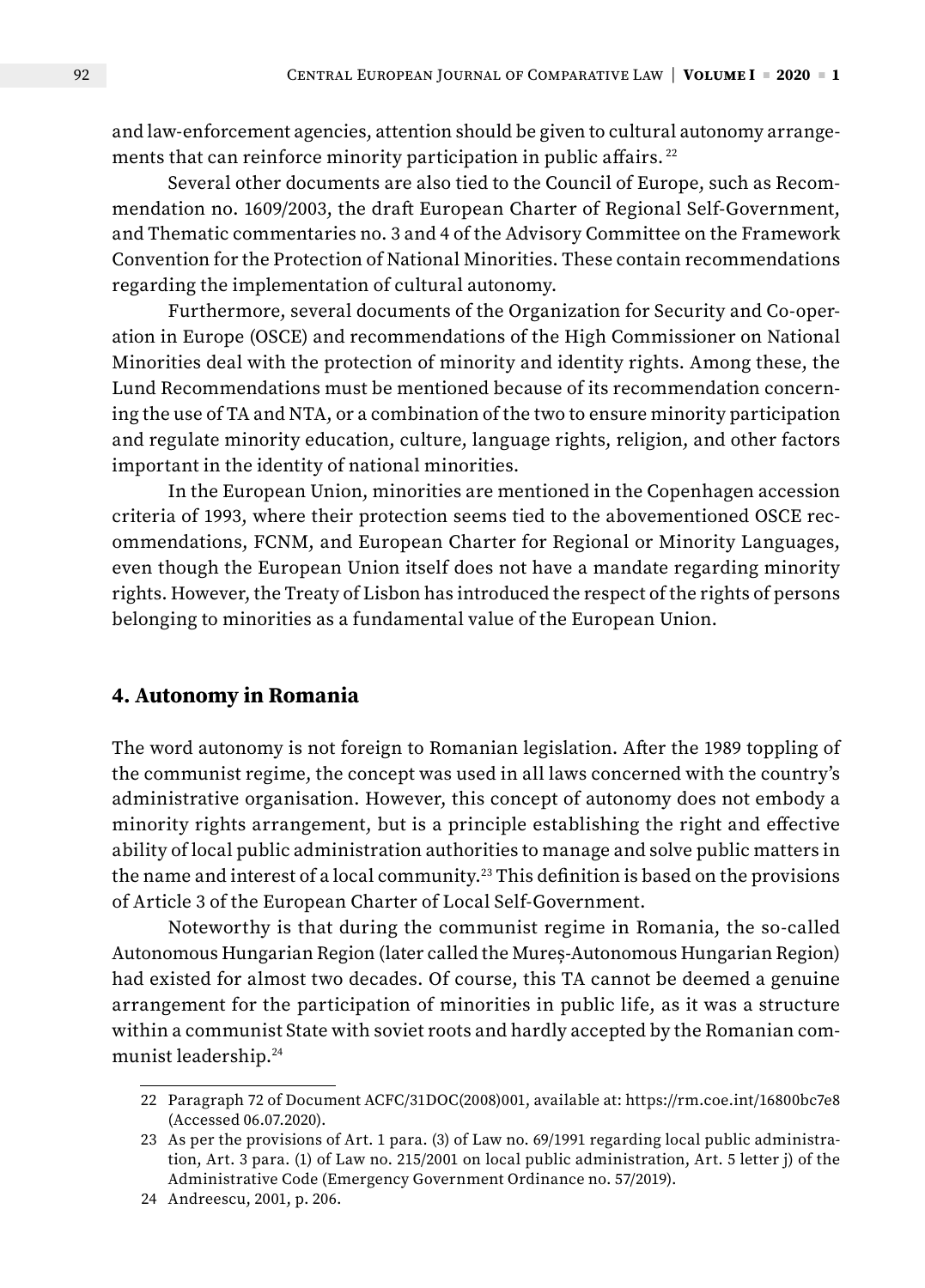Even though the concept of *autonomy* is not strange to the Romanian legal system, the claims of the Hungarian minority in Romania (numbering approximately 1,2 million individuals, constituting about 6% of the total population) are treated as a national security issue and refused immediately. The legal literature notes that the feelings of aversion towards such claims in this area of Europe have to do with the concept of the *nation state,* which even though conceived and developed in Western Europe in the 17–19th centuries but mostly relinquished after World War II through regionalisation and decentralisation, remains a defining factor in East-Central Europe.25 Public discussions around autonomy rehash old stereotypes of the interwar period that autonomy translates to *state within a state*, the loss of sovereignty, loss of control, and ultimately the unravelling of the State itself. Thus, most public discussions, media reports, and majority opinions concerning autonomy claims paint the picture of a Hungarian community lead by enemies of the State. Neither the concept of autonomy nor the sources of the claims seeking such arrangements are understood by the public, even though in the last three decades there have been multiple attempts at generating genuine public debate around the subject. Regarding the sources of these claims, the legal situation in the interwar period is worthy of examination, a time in which international treaties resulted in extensive legal and political debate around the subject of cultural autonomy.

#### ■ 4.1. The interwar period

At the end of World War I, in an attempt to avoid conflicts generated by the treatment of national minorities, special legal regimes were imposed on newly formed or enlarged countries through international treaties regarding the rights of minorities, as briefly mentioned above.

The Treaty concerning the protection of minorities in Romania was signed on 9 December 1919.<sup>26</sup> It provided for the recognition of some of its provisions as fundamental law so that no other legal instruments would contradict or oppose it and no other legal instruments or administrative actions would have priority over it (Art. 1 of the Treaty). Regarding the subject herein discussed, Article 11 of the Treaty is important because through this, Romania assumed an obligation to grant the Szekler and Saxon communities in Transylvania local autonomy in matters of religion and education. The legal literature at that time observed that this provision constitutes an undertaking through which the State obliged itself to grant at least cultural autonomy, $27$  while other opinions suggested it was a foundation for the granting of collective rights.<sup>28</sup>

Politicians, as representatives of minority communities, made multiple attempts at the time to introduce collective rights and cultural autonomy into Romanian legislation, but without success.<sup>29</sup> Even though Romania signed and ratified the Treaty, its

<sup>25</sup> Kovács, 2012, pp. 1–4.

<sup>26</sup> Published in the Romanian Official Gazette no. 140 of 26 September 1920.

<sup>27</sup> Mikó, 1934, p. 5.

<sup>28</sup> Gaftoescu, 1939, p. 116.

<sup>29</sup> For details regarding these attempts see: Ciobanu, 2010, pp. 179–190; Zahorán, 2010, pp. 191–211.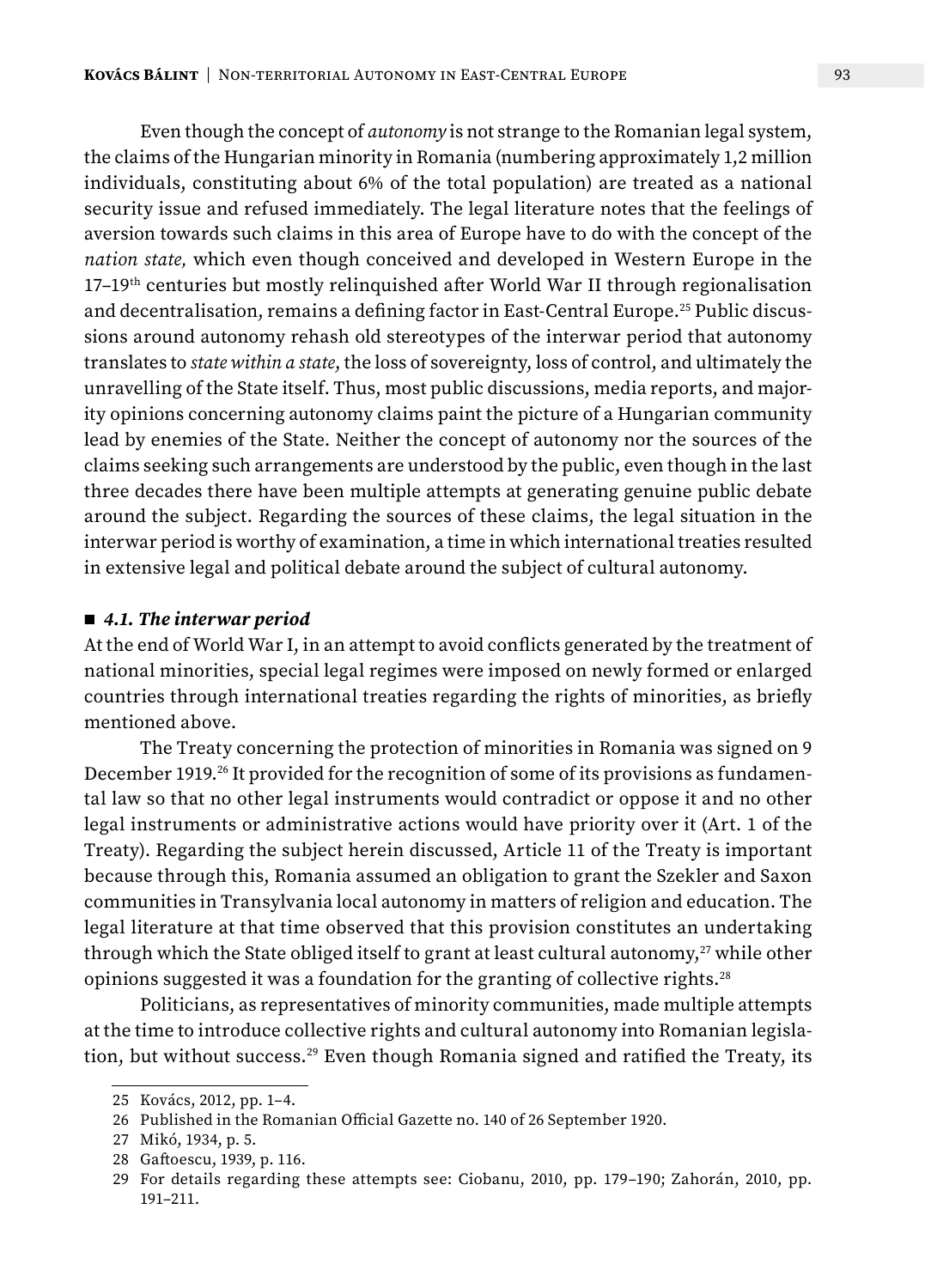application was not considered and structures establishing cultural autonomy were never actually founded. The non-application of the Treaty was also enforced by the legal system and given doctrinal support by legal professionals. The Constitution of 1923 did not even mention the Treaty or provide for a status of national minorities, and neither did the 1938 Constitution. Furthermore, regarding the application of the Treaty, by acquiring the right to analyse the constitutionality of laws, the Court of Cassation and Justice continuously noted that international treaties have the power of ordinary laws, meaning they can be modified by other ordinary laws.<sup>30</sup> Article 1 of both Constitutions provided that the Romanian Kingdom was a nation-State, unitary and indivisible. The proponent of the 1923 Constitution interpreted the term *unitary* as excluding any possibility for local autonomies, condemning any sense of regionalism, stating that it might constitute a 'State crime'.31 Even though representatives of the Hungarian and other minorities tried to petition the League of Nations regarding these issues, their attempts were ultimately unsuccessful.32

#### ■ 4.2. The communist period

The communists came to power in Romania after World War II. Although the sovietstyle reorganisation of the country resulted in the establishment of the aforementioned Hungarian Autonomous Region, cultural autonomy did not seem compatible with the soviet system. The name of this Autonomous Region, containing the word Hungarian, is certainly misleading at first glance, seemingly establishing TA on ethnic foundations even though it was moot. Nevertheless, this did not sit well with Romania's communist leadership, which began to manifest its nationalism as it was gradually increasing the intensity of the façade of independence from the Soviet Union.

This national communist regime ended the Autonomous Region and began a cultural revolution with disastrous consequences for minorities. The regime became increasingly oppressive towards minorities, automatically considered enemies of a highly paranoid State, violating every aspect of their identity and fundamental rights such as the restriction of education rights (e.g. the merger of the Hungarian language Bolyai University with the Romanian language Babeș University, which negatively affected Hungarian language higher education), and massively curtailing cultural and religious expression.

#### ■ *4.3. Post-communist Romania*

While autonomy has remained one of the political desires of the biggest national minority group in Europe—the Hungarians living in Romania—legislative projects never passed through the Romanian legislative, even after the national communist regime

<sup>30</sup> As per Decision no. 84 of 13 October 1938, and other similar earlier decisions, *cited by* Nagy, 1944, pp. 52–53.

<sup>31</sup> Dissescu, G. Speech at the National Constituent Gathering (*Adunările Naționale Constituante*), *Proiectul Constituțiunii*, p. 41 *as cited by* Nagy, 1944, p. 64, note 14.

<sup>32</sup> For a short enumeration of these petitions, see Gaftoescu, 1939, pp. 108–109.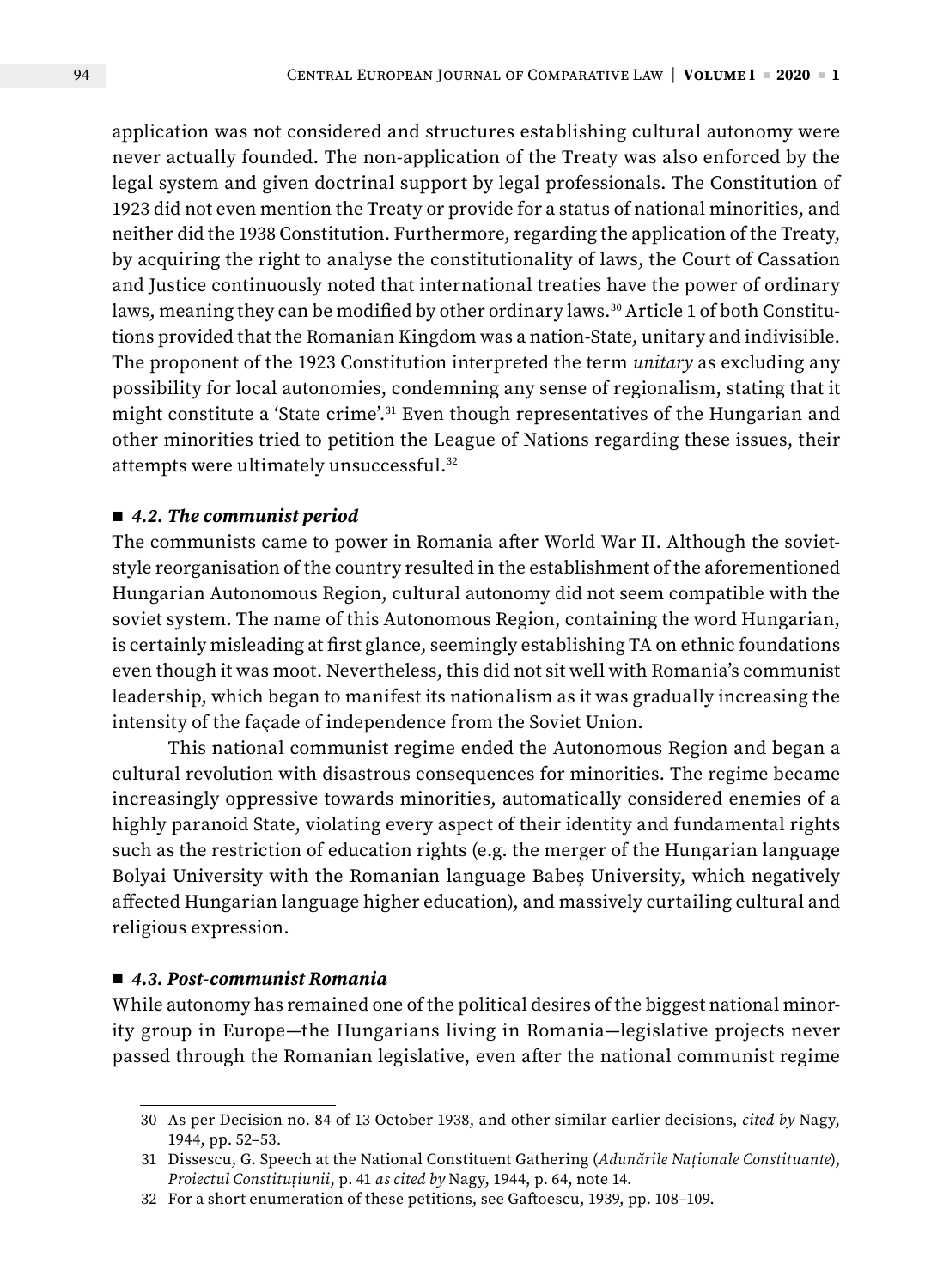was toppled. The 'new' political class was made up of many former *apparatchik*, who used the nationalist card to strengthen their position. This resulted in an anti-minority and anti-Hungarian sentiment, which still constitutes the basis for refusing the claims for autonomy of the Hungarian minority. A result of these political views is a highly restrictive interpretation of the post-communist Romanian Constitution, which is not compatible with autonomy (in whichever form). Symbolism and stereotypes of the interwar period emerged, viewing autonomy as an assault on the territorial integrity of the Romanian State to its essence as a nation State and unitary State.<sup>33</sup>

Although it seemed like international pressure was not fruitful, much hope was placed on external pressures. However, during the talks for Romania's accession to the Council of Europe and OSCE at a conference in 1992, the Romanian Minister of Foreign Affairs stated that OSCE was focusing too much on the rights of minorities and not enough on minorities' obligations to respect the territorial unity of and loyalty towards the State.34 This was a turning back to the interwar period when minorities had to demonstrate their loyalty towards the State. Still, the Parliamentary Assembly of the Council of Europe in its Opinion 176 (1993) took notice of the written declaration of the Romanian authorities in which they commit themselves to basing their policies regarding the protection of minorities on the principles laid down in Recommendation 1201 (1993), and prescribes monitoring the honouring of these commitments. The question of monitoring Romania's commitments regarding the minority regime prescribed by the Recommendation was reiterated in Order 508 (1995) of the Parliamentary Assembly. Recommendation 1201 contains provisions regarding collective rights and alludes to autonomy as a solution for ensuring minority rights: 'In the regions where they are in a majority the persons belonging to a national minority shall have the right to have at their disposal appropriate local or autonomous authorities or to have a special status, matching the specific historical and territorial situation and in accordance with the domestic legislation of the state'.

Hungary also stepped in as it attempted to broker a deal between Romania and the Hungarian community living on its territory with the occasion of the accession of Romania to the North Atlantic Treaty Organization (NATO) and the European Union. However, these negotiations were also unfruitful. Hungary was not even able to negotiate the inclusion of autonomy among the obligations to Romania through the bilateral treaty between Romania and Hungary, a precondition of NATO membership. The Treaty of understanding, cooperation, and good neighbourliness, signed in 1996, also refers to Recommendation 1201, but with the clarification—at the request of Romania—that it does not refer to collective rights and does not impose on the parties the obligation of granting TA on an ethnic basis.35

It was observed that because no international treaties impose an obligation on sovereign States to grant autonomy, whether territorial or non-territorial, such

<sup>33</sup> Turda, 2001, pp. 199–200.

<sup>34</sup> Decker, 2007, p. 440.

<sup>35</sup> Salat, 2014, p. 133.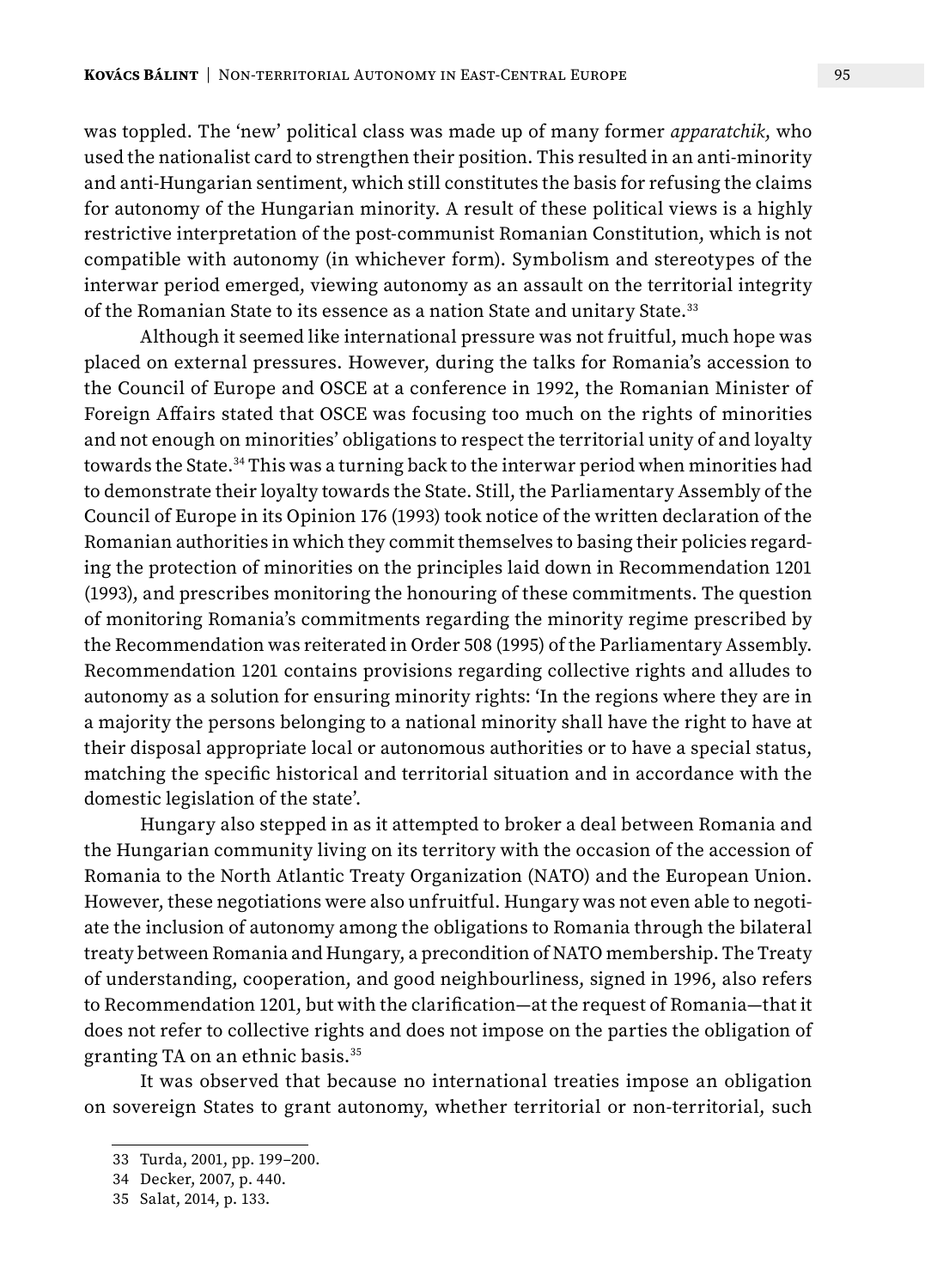international intervention is usually exceptional and as such, appears as solutions imposed by the powerful on situations of prolonged conflict and violence (e.g. the Dayton Accords in Bosnia and Herzegovina, Good Friday Agreement in Northern Ireland, 2005 Iraqi Constitution granting limited autonomy to Kurdistan). Luckily, there have been no violent conflicts of such magnitude between the Romanians and Hungarians; however, this also means that international intervention seeking to impose autonomy is not considered possible.36

With opportunities for internationally negotiating autonomy excluded, the representation of these claims now seems to be exclusively in the hands of the political representation of the Hungarian community in Romania, resulting in at least 16 legislative projects, some of which include NTA in some form.<sup>37</sup> However, these proposals could hardly have found place in a legal regime and State policy that completely exclude collective rights, as shown above. The exclusion of admitting collective rights has recently been reiterated in the Comments of the Government of Romania on the Fourth Opinion of the Advisory Committee on the implementation of the Framework Convention for the Protection of National Minorities by Romania [GVT/COM/IV(2018)001] paragraph 3, where the Government re-emphasised that its minority protection regime 'revolves around the *right of the individual*' and that '[t]he Romanian Government rejects any inference or recommendation that would oblige it to grant collective rights to national minorities…'. Emphasising the degree to which collective rights are unacceptable, the Comments also state '[a]s a disclaimer, the Government of Romania emphasizes that references in these Comments to "national minorities/ minorities" cannot in any circumstance be considered as an implied recognition by the Romanian authorities of the collective dimension of the rights pertaining to persons belonging to national minorities'.

This policy is also reflected in the Constitutional regime of the State. Regarding the right to identity contained in Art. 6 of the 1991 Romanian Constitution (revised in 2003), the State recognises and guarantees the right of *persons* belonging to national minorities to the preservation, development, and expression of their ethnic, cultural, linguistic, and religious identity. This provision limits cultural rights to the individual without providing for the possibility of collectively exercising these rights. The collective exercise of these rights, in case they comprise essential forms of self-determination (political, cultural, etc.), could result in autonomy.<sup>38</sup> Paragraph 2 of Article 6 provides that protection measures taken by the Romanian State for the preservation, development, and expression of identity of persons belonging to national minorities shall conform to the principles of equality and non-discrimination in relation to other Romanian citizens. This provision would allow for a restrictive interpretation in the sense that the supplementary rights necessary for the adequate protection of minorities could be deemed unconstitutional. In this context, granting supplementary rights to

<sup>36</sup> Salat, 2014, p. 132.

<sup>37</sup> For details concerning these proposals and the controversies surrounding them, see Salat, 2014.

<sup>38</sup> Brunner, Küpper, 2002, p. 19 *cited by* Vizi, 2014, p. 28.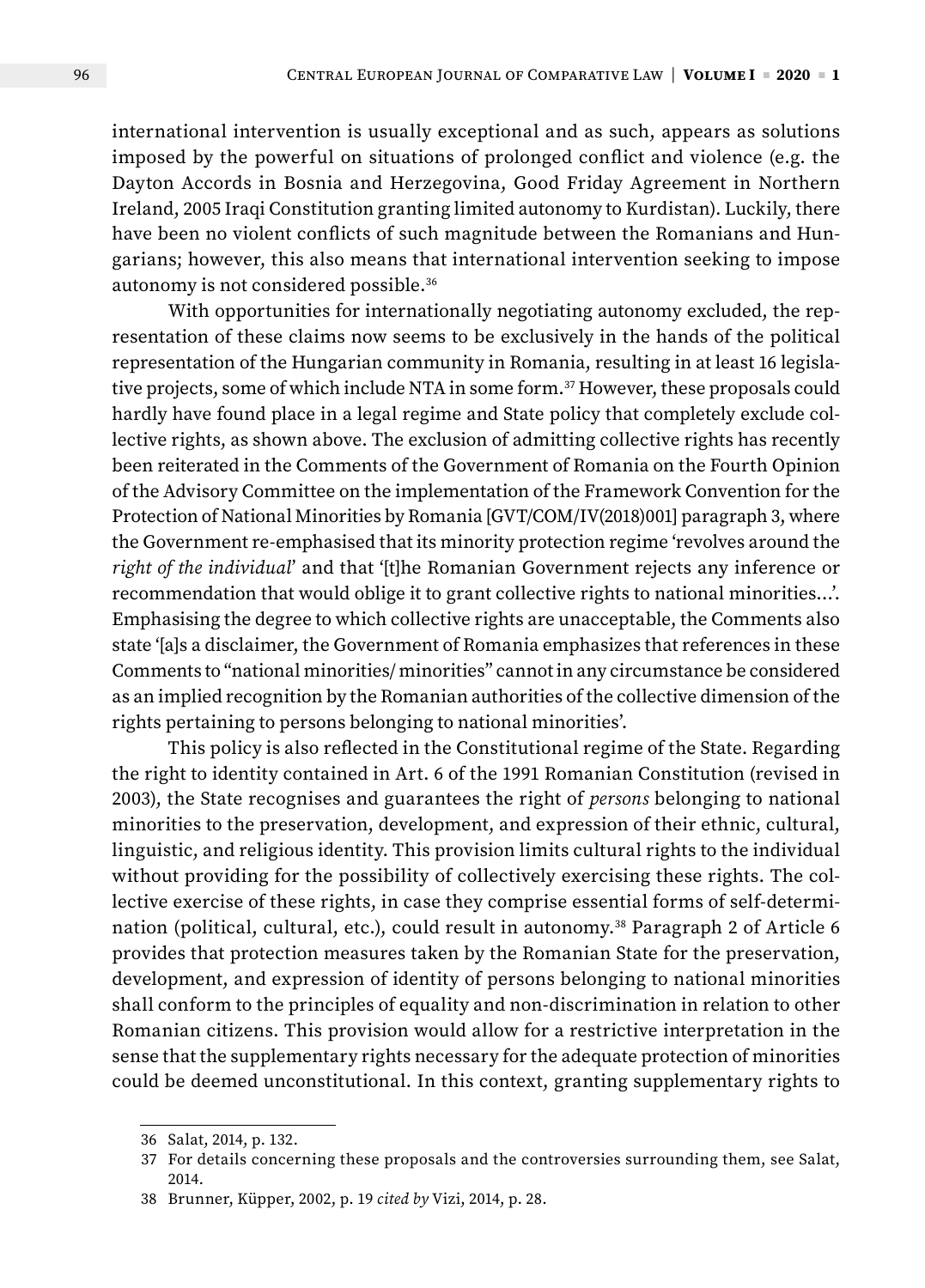accomplish adequate minority protection is widely acknowledged in the legal doctrine, and it is the essence of minority protection to grant something more than 'equality'.<sup>39</sup>

The Romanian Constitution also contains provisions regarding religious autonomy (Art. 29), which provides that the State supports religious cults and for the organisation of denominational (religious) schools (Art. 32). Furthermore, the Constitution establishes the right of minorities to study and be educated in their mother tongue. There is also legislation regarding the use of mother tongue in public administration, and several other legal instruments that contain special provisions for minorities. Even though there is legislation in place with provisions that seem to afford special attention to the needs of minorities, the application of these legal provisions is inconsistent. Inconsistencies are due to the unwillingness of authorities to apply the law, which lands some cases in court, resulting in inconsistent jurisprudence. Such is the example of Cluj-Napoca/Kolozsvár, where civil society actors successfully sued the administration of the city in 2016 to ensure the application of the law on public administration (Law no. 215/2001) enacted in 2001. This Law provided extensive language rights for minorities constituting more than 20% of the local population. (This was the case of the Hungarian minority in Cluj-Napoca according to the 1992 census, which constituted the official headcount in accordance with the law.) However, as the complete application of this law did not occur even after the lawsuit had been won, in 2019 when the law was replaced, it resulted in a loss of rights for the local Hungarian community numbering around 50.000 members. Note that this all happened under the watch of the political representation of the local Hungarian community, which did not address the issue in any way.

The principles in accordance with which minority rights provisions should be interpreted are not always clear to authorities or the courts. A mix of international conventions, constitutional principles, and legal provisions containing minority rights, between which the hierarchy is not clear enough, usually leads to the ad-hoc establishment of a hierarchy of leading principles on a case-by-case basis. However, the fact that the legislation concerning minorities is spread out in many different legal instruments constitutes a major issue because of the difficulties in accessing them by persons belonging to minorities. The complications caused by the legal provisions being spread out in many legal instruments is sometimes also a problem for researchers and professionals. This constitutes an issue of access to law and results in a lack of awareness of rights by the average citizen belonging to a minority. Furthermore, the exact content of minority rights on which these citizens can rely becomes hazy.

The minority rights policies of the post-communist period have been described as 'two steps forward, one step back',<sup>40</sup> although in the last decade hardly any steps have been taken forward. One could easily argue that the steps forward in the last decade have been formal with inapplicable legal provisions. Such is the case of legal provisions adopted in 2017 requiring healthcare and social care institutions to employ persons speaking minority languages when the number of persons belonging to a

<sup>39</sup> Humphrey, 1973, p. 81.

<sup>40</sup> Decker, 2007, p. 438.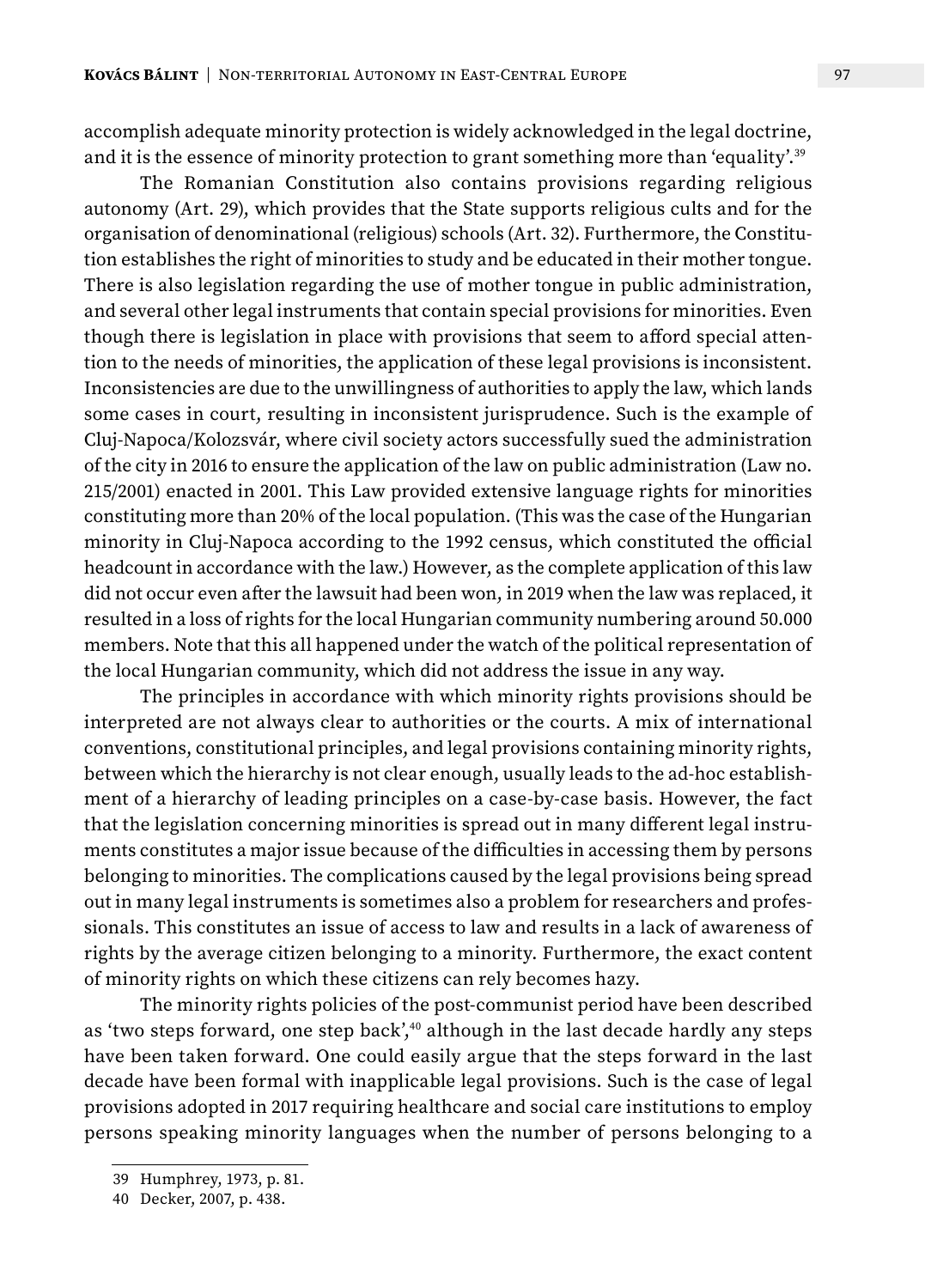minority in a municipality totalled more than 20% or more than 5,000 individuals to ensure their language use rights.<sup>41</sup> However, this legal provision has not been applied because the government has not implemented rules, which have yet to be adopted. Thus, it appears a step forward only because it adds to a multitude of legal provisions on which minorities cannot really rely.<sup>42</sup> The adoption of the Administrative Code<sup>43</sup> in 2019 constituted a major step back for the second-largest Hungarian community living in Romania in Cluj-Napoca/Kolozsvár. These examples were briefly described to ensure the reader understands that the discontent is not without cause. A detailed analysis of the abovementioned issues might constitute the topic of a future paper. For the purposes of the present paper, the main draft proposal containing NTA is examined in slightly more detail in the next sections.

## **5. Legislative proposals**

In the last three decades, a number of legislative proposals have been drafted promoting TA and NTA, some of which have also been submitted to the Romanian Parliament.44 During the negotiations between the political representatives of the Hungarian minority (the only one to my knowledge that systematically manifested claims for self-organisation through autonomy) and those of the majority regarding any form of autonomy, representatives of the Hungarian community were systematically accused of intending to create a *state within a state*. 45

In recent political communication, the emphasis still seems to be on TA;<sup>46</sup> however, the attempts of these political organisations or clandestine attempts of individuals do not seem serious enough. Political representatives' insistence on the Hungarian minority for TA and mostly nothing more seems counter-productive, as the representatives of the majority do not seem to accept any type of territorial re-organisation based on ethnic criteria. This has been made clear by the political representation of the majority and all political parties. There is as yet no political

<sup>41</sup> Law no. 95/2006 regarding reform in healthcare, republished in Official Gazette of Romania no. 652/2015.

<sup>42</sup> Kiss, Toró, Székely, 2018, p. 117.

<sup>43</sup> Published in Official Gazette of Romania no. 555 of 5 July.

<sup>44</sup> Some of the legislative proposals have been analysed in Bognár, 2006, pp. 85–117 and Bakk, 2004, pp. 39–60.

<sup>45</sup> This also happened at the Atlanta negotiations in the USA in 1995, which took place at the invitation of the Project for Ethnic Relations. Telling eyewitness accounts of these talks are contained in Andreescu, 2001, p. 159.

<sup>46</sup> The latest attempt in this sense was in 2020, when the Statute of the Szekler Autonomy accidentally passed the Chamber of Deputies of the Romanian Parliament, but was subsequently swiftly repealed by the Senate. The occasion to publicly engage in anti-Hungarian rhetoric had not been missed by politicians. Even the President of Romania, whose office is apolitical and who has the constitutional duty to mediate, chose to engage in partisan political discourse, alienating the Hungarian community, a part of Romanian society.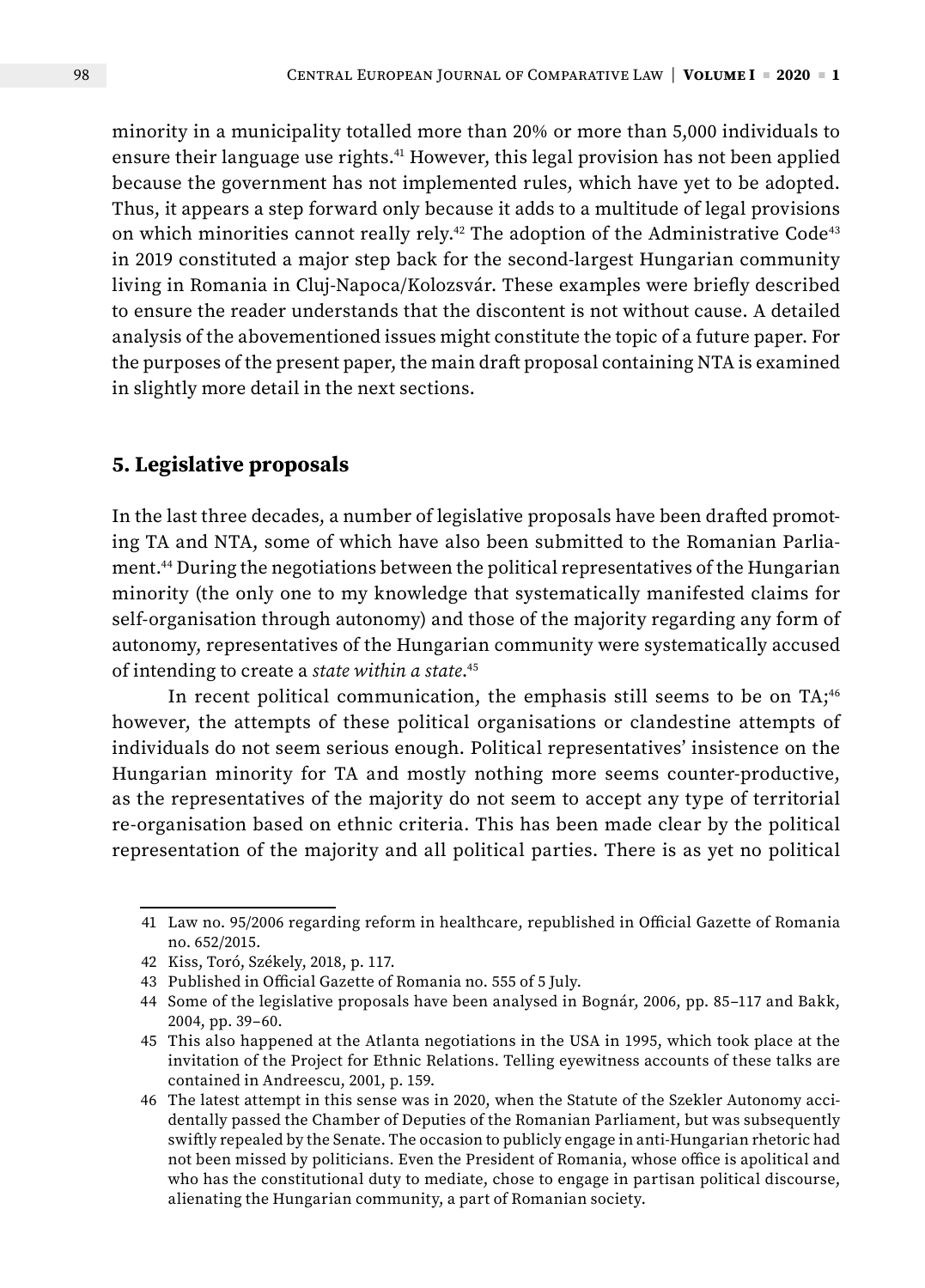party in Romania—except the parties of the Hungarian minority—that supports TA for minorities.

The situation seems different for NTA, which unlike TA, has thus far not been emphatically refused. In addition, while TA understandably touches a nerve with the majority mainly because of its territorial nature, NTA should be an easier sell because of its lack of pronounced territorialism. However, this has not been the case. There are two noteworthy legislative projects containing NTA: one is the project drafted in 2005 by the Democratic Alliance of Hungarians in Romania (DAHR) regarding the statute of national minorities, which contains provisions aimed at guaranteeing NTA. The other was drafted in 2004 by the Hungarian People's Party of Transylvania and is called the Legal framework for personal autonomy of national minorities. We briefly consider the 2005 draft proposal of the DAHR in the following section, however belated it seems, because it is the only project close to being adopted by the Romanian Parliament. We also compare its provisions to the NTAs in the region.

The draft legislative proposal<sup>47</sup> was submitted to Parliament in 2005 based on the provisions of Article 73 paragraph (3) letter r) of the Romanian Constitution, which states that the law on the statute of national minorities shall be regulated by *organic law*. All other organic laws regulating the fields prescribed by the mentioned article in the Constitution have already been adopted, except for the statute of national minorities. For the purposes of the current research, only the provisions regarding NTA are explored.

The section on NTA of the draft law begins with the statement that the State recognises and guarantees the cultural autonomy of national minorities (Art. 56). The draft proposal of the DAHR wishes to establish cultural autonomy on the Estonian model, because the DAHR wanted to avoid conflict and refusal, which would have resulted from submitting a proposal consisting of autonomy with territorial elements.<sup>48</sup> However, this does not seem to be an issue nowadays when discussion surrounding NTA has simply vanished. Chapter V of the proposal contains a definition of cultural autonomy, stating that the concept signifies the capacity of a national minority community to gain decision-making competences regarding issues relating to cultural, linguistic, and religious identity through national councils elected by its members.

Although there are similarities between the provisions contained in the draft proposal and the legislation in other States with NTA arrangements, there are also large differences, as shown below. Certainly, political disagreements concerning the project doomed it from the start; however, analysing some of its provisions may provide insight into the intentions of those who proposed the law. Regarding the politics behind it, the opposition party at the time (in 2005), the Social Democrats, did not support the proposal and neither did the governing coalition in its entirety. Criticism also stemmed from other national minority organisations, who feared that the provisions ensuring that every person may freely declare one's own identity might lead to the emergence of

<sup>47</sup> For details regarding the drafting of the project, see: Varga, 2010, pp. 395–410.

<sup>48</sup> Decker, 2007, p. 443.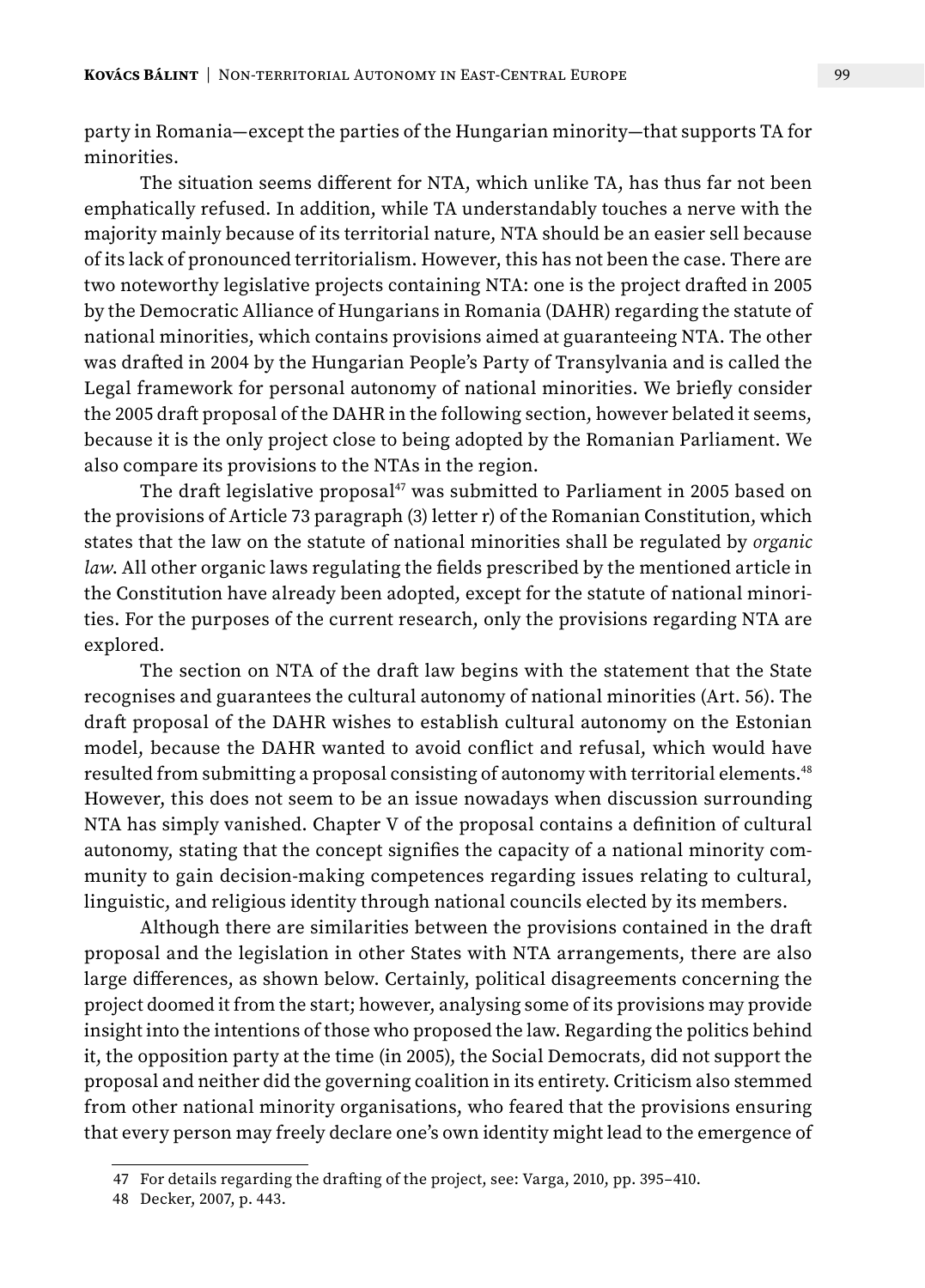'new minorities' and that the functioning of the special registries would be thwarted by the phenomenon of ethno-business.49 Issues of constitutionality also arose, with some authors arguing that the election of the leadership of national councils was incompatible with the Constitution.<sup>50</sup> Interestingly, issues of constitutionality did not arise in the opinion of the Legislative Council (the specialised advisory body of the Romanian Parliament charged with approving legislative proposals).<sup>51</sup> Political hype had been created around the project several times after it was first submitted to Parliament, although the lack of understanding of the institutions contained in it did not enable serious discussion and the implementation of NTA.52

All legislative projects concerning autonomy have been rejected in Parliament, while serious public debate around this issue is non-existent. The content and meaning of the notion of autonomy appear to be unclear both in minority communities and to the majority, mostly because of the political interests the term has served.<sup>53</sup> It has been observed that autonomy in Romania has become present as a goal in itself and not as a means for the political parties of the Hungarian community to improve its situation. This is demonstrated by the discourse attached to it, which is lacking in coherence and detail, and omits the essentials.<sup>54</sup> Social scientists contend that the lack of results in the 'fight for autonomy' in the last three decades has brought about a degradation of this subject to the level of electoral propaganda.55 The struggle for TA is ceaseless, but without results, while NTA is not even on the agenda of minority representatives even though it would have a greater chance of acceptance by the majority. Comparative legal research of some provisions of the draft proposal has been included in this paper to assess its functionality and better grasp the intentions of the DAHR regarding this proposal.

#### ■ 5.1. Comparative analysis of the 2005 draft proposal

NTA is not interpreted in the same manner in all countries and its implementation does not produce the same results in each State. The Romanian draft law, although seemingly a 'classic' NTA regulation similar to what we see in other countries in the region, is actually specifically tailored to the existing political powers. As mentioned, the draft law is modelled on Estonian law, which might not be the best model in the region.<sup>56</sup>

The analysis shows that much is lacking in the draft law in comparison to the legal regimes adopted in other States in the region.

<sup>49</sup> Decker, 2007, p. 445.

<sup>50</sup> Decker, 2007, pp. 446–447.

<sup>51</sup> Approval (aviz, in Romanian) no. 575/23.05.2005. [http://www.cdep.ro/proiecte/2005/500/00/2/](http://www.cdep.ro/proiecte/2005/500/00/2/cl502.pdf) [cl502.pdf](http://www.cdep.ro/proiecte/2005/500/00/2/cl502.pdf) (Accessed 06.07.2020).

<sup>52</sup> Pepine, 2010.

<sup>53</sup> Salat, 2014, pp. 124–125.

<sup>54</sup> Bognár, 2006, pp. 110–111.

<sup>55</sup> Kiss, Toró, Székely, 2018, p. 138.

<sup>56</sup> The reports of the Advisory Council on the Framework Convention for the protection of national minorities even suggested drafting a new law. The Third Opinion on Estonia, ACFC/ OP/III(2011)004, para. 61.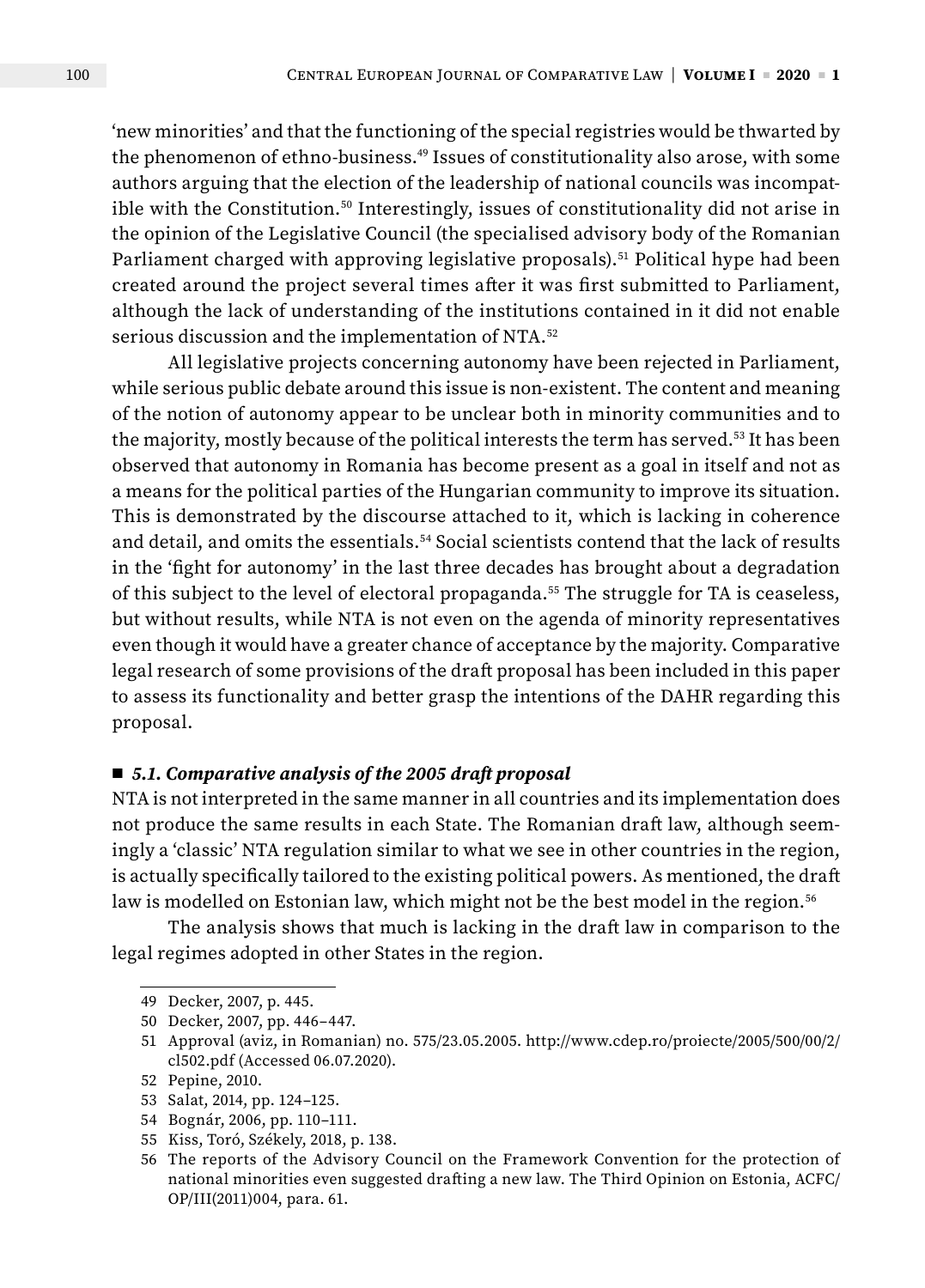Many factors can influence the outcome when applying legal provisions establishing NTA. An important factor in the implementation of cultural autonomy is that it favours communities with a high level of socio-political cohesion.57 Another important factor is the rules prescribed for financing NTA structures, which lacking consistent provisions for mandatory State financing, exposes these institutions to ad-hoc financing and the 'good will' of governments. More generally, when a law establishing NTA does not contain enough details regarding the extent of the power-sharing arrangement between State and NTA institutions, its functions can easily be restricted to a minimum, leaving NTA at the behest of State institutions. It is easy to observe that the Romanian draft law is poorly worded, in that it does not attempt a genuine

reform of the minority rights regime. Rather, it seeks to introduce a new institution into an existing framework of minority representation without much actual change. The intention of the DAHR to maintain its status within the Hungarian community appears obvious, as in accordance with the law, the national council is formed by the organisations of national minorities and some of the provisions seem to consolidate the position of existing organisations.

#### ■ *5.2. Establishing institutions*

The draft proposal defines cultural autonomy as the capacity of national minority communities to have decision-making powers regarding cultural, linguistic, and religious matters through the councils elected by its members [Art. 57 para. (1)]. The establishment of the councils of national minorities is provided in the regulation of other States as well, constituting the basis of exercising the right to cultural autonomy. In accordance with the personality principle, legal provisions on NTA provide that persons who wish to adhere formally to a national minority group can do so by registering in an electoral registry. The number of persons registered must ensure the representativeness of the particular minority in correlation with the number of individuals belonging to that minority. Sometimes, this number is settled as a percentage of the number of those who identified with a particular minority during the census. However, this is not the rule. In Serbia, the proportion for representativeness is 40% (Art. 29 of the Serbian law), while the Estonian law from the interwar period mandated that at least half of the people belonging to the same ethnic group should be on the registry to be able to vote for their own cultural council. The new law in Estonia adopted in 1993 does not provide such a threshold, and neither does the law in Hungary. The draft law provides that the national council is to be established by the organisations of national minorities, the members of which must constitute at least 10% of citizens who declared themselves as belonging to a particular national minority in the latest census, and that a person may only be a member of one minority organisation at a time. The minority organisations thusly formed shall have the right to establish a National Council of Cultural Autonomy through internal elections. However, important is that in case the minority

<sup>57</sup> Smith and Hiden, 2012, p. 82.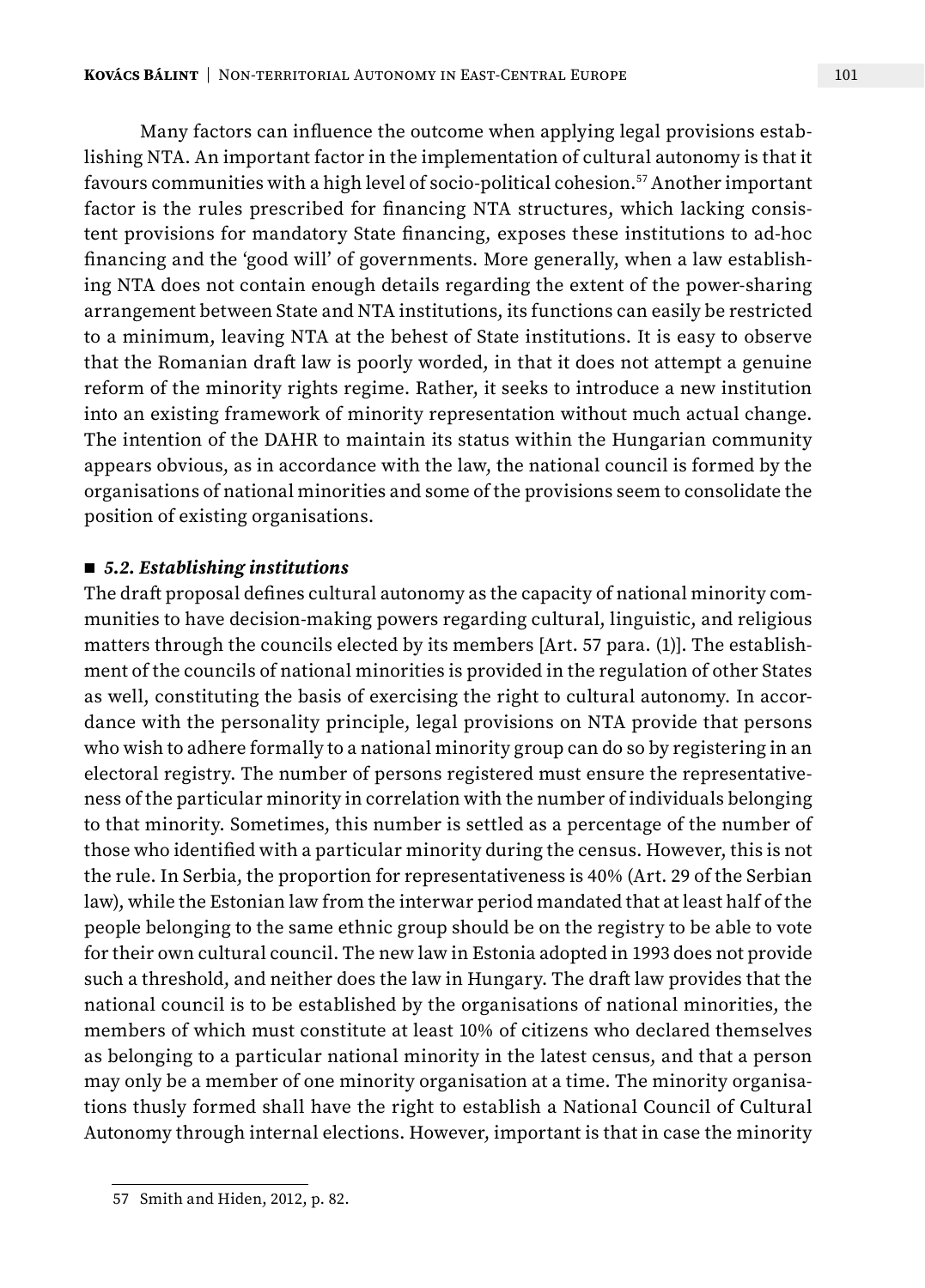organisation decides not to constitute such a council, the law allows it to exercise most of the prerogatives reserved for national councils.

Regarding representativeness, Article 73 of the draft law sets an advantage for organisations of national minorities that have obtained a parliamentary mandate (which in Romania means crossing the 5% electoral threshold), prescribing that such parties shall be considered representative. According to the law, in case a minority group does not cross the electoral threshold to obtain parliamentary representation, the organisation that obtained the most votes shall be considered representative of the particular national minority group. Thus, minority organisations running in an election usually get one seat in the Chamber of Deputies (the lower house of the Romanian Parliament) to ensure parliamentary representation for minorities. However, according to Article 62 paragraph (2) of the Romanian Constitution, only one minority organisation may represent a particular minority. The draft law obviously puts its initiators at a great advantage, the DAHR being the only national minority organisation that ever passed the 5% electoral threshold in the last 3 decades. Although this is a merit of the DAHR, it is also a situation of a lack of choice and is perceptibly maintained by the initiator of the draft law.

The draft law establishes that after the formation of the national council, internal elections shall be held. No other details are specified in the law, and it is left up to the minority organisations how these are to be organised. Regarding the rules governing the national council, the draft proposal leaves it to the organisation itself to establish its own internal rules and regulations. The proposal only provides for the number of representatives in the national council, which is correlated with the number of persons belonging to a particular national minority and determined in accordance with the census and not with the number of those registered in a special registry. In this regard, a more detailed regulation is found in Serbia and Hungary, where the support needed for proposing candidates and the number of representatives who can be elected is clearly provided for by law. The Serbian law provides that candidates can come from organisations of national minorities (political parties or NGOs) and groups of citizens belonging to a specific national minority with the condition that 1% of those in the special electoral registry supports such a candidate. The Serbian system also provides for a special system of electors in case 40% of the members of a minority do not register for elections but the minority group still wishes to form a council. In Hungary, persons with the general right to vote who are registered in a particular registry have the right to vote for representatives in the minority council, and candidates must be proposed by 5% (or at least five persons) of the persons on the registry.

It seems that the Romanian draft law proposes the formation of one central representative organ for minorities, a unitary system, as in Serbia and Estonia, without any mention of smaller organisational forms. For example, the Russian system provides for three levels of organisation: local, regional, and federal. The Hungarian system also has more levels of organisation: the municipality level (townships, cities, the Capital), county level, and national level.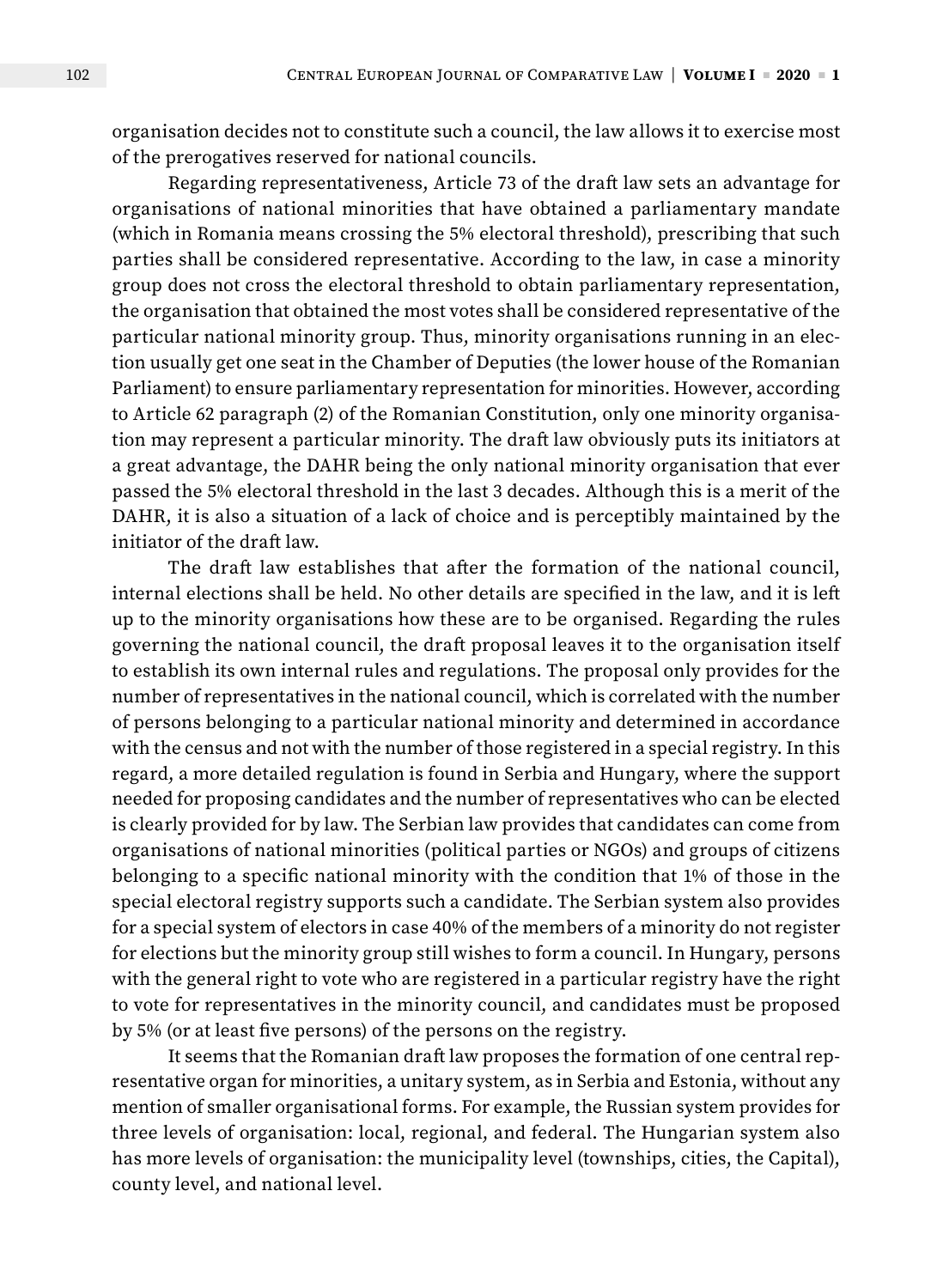According to the draft proposal, only persons who are citizens are able to register with the organisations of national minorities to form national councils. This is similar to the situation in Estonia, Serbia, and Russia. There are also examples such as the law in Hungary (or interwar Latvia) where non-citizen permanent residents also have the right to vote on national councils.

Another important aspect relates to the fact that exhaustive lists are introduced of minorities recognised by the State as those having a right to establish NTA institutions. Article 74 of the draft law in Romania enumerates 20 such minorities, while the Hungarian law contains 12. The Serbian and Russian laws do not provide these exhaustive lists. Estonian law leaves the system open to all minority groups numbering more than 3,000 individuals to establish their own institutions for cultural self-governance, and enumerates some of the minorities with this right.

#### ■ 5.3. The powers of the national council

The Romanian draft law limits the powers of national councils to issues concerning culture, language, and religion. Nevertheless, these fields are generally provided for in the regulation of other countries as well with local specifics that can be considered.

The draft proposal states that national councils will have the right to organise, manage, and control educational, cultural, and media institutions; to draft strategies and priorities for education and the protection of cultural heritage; the right to be consulted regarding questions of representativeness among the staff managing institutions that serve national minorities; to establish scholarships, as well as cultural and scientific awards; and to impose special taxes on its members. In the next part, these powers are examined through a comparative law lens.

The draft law provides the power to organise, manage, and inspect educational and cultural institutions, or to participate in such activities with other public authorities. Interesting is that the drafters of this proposal did not provide for the right to *establish* such institutions, as it appears in Serbian, Hungarian, Russian, or Estonian law. Oddly, the right to establish educational institutions is provided to the organisations of national minorities and religious cults, but not to the national council as per Article 16 paragraph (2) and (3) of the draft proposal.

Councils have the right to establish and manage public media institutions or take part in such activities with other public authorities. The draft law upholds the right to participate in the drafting of strategies concerning the protection of cultural heritage. Regarding private educational and cultural institutions belonging to minorities, the council shall be the one to appoint their leaders, while in appointing leaders of similar but public institutions, the State authority shall seek the approval of the minority council.

Note that legislation in many other States provides even more powers to national councils. For example, the Romanian draft law lacks provisions regarding the right of councils to legislative initiatives in questions concerning minorities or establishment of further institutions such as companies and foundations meant to serve minorities.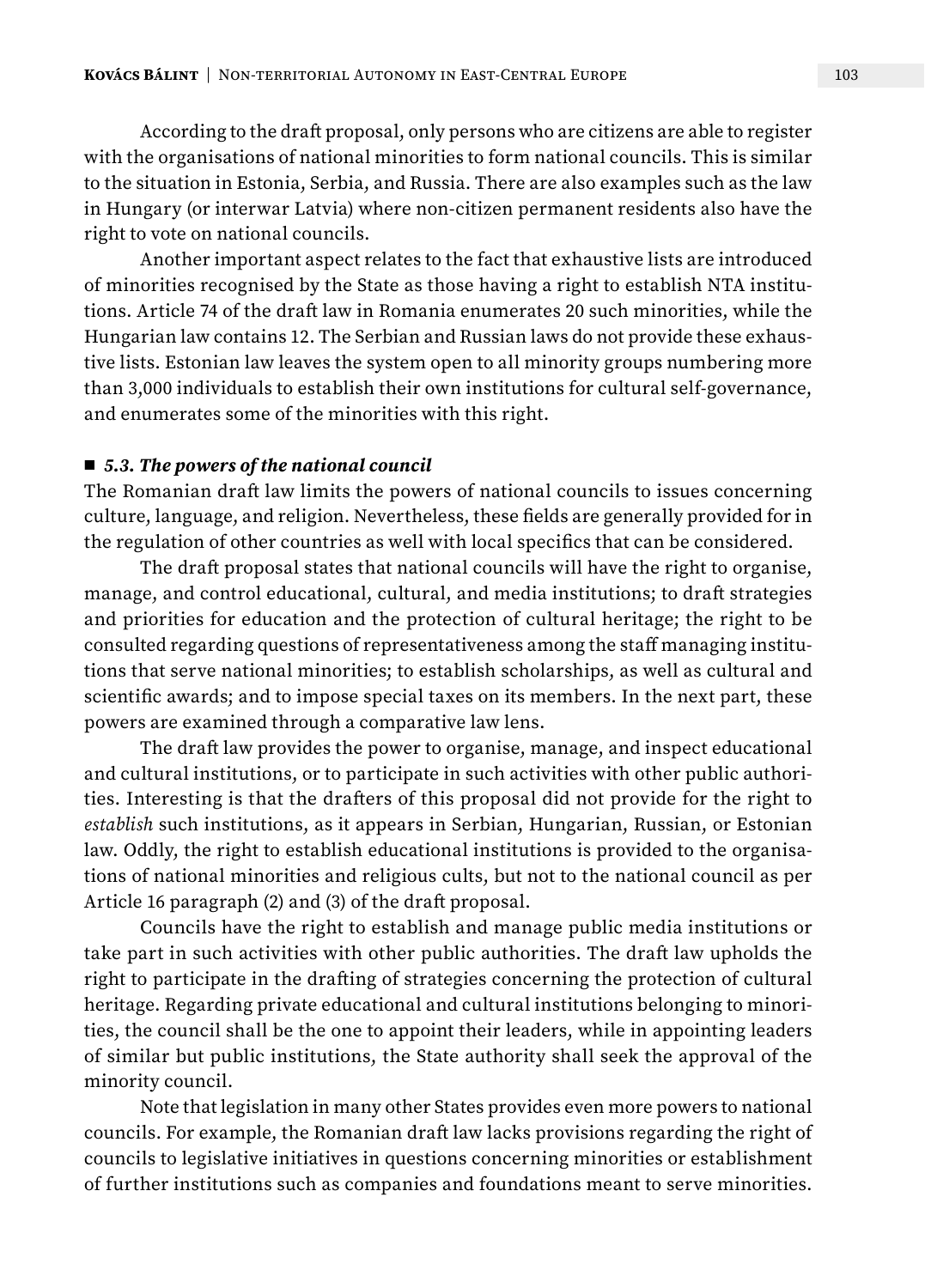These are all provided for by the law in Serbia or Hungary. Even the Russian law contains provisions regarding the representation of the interests of national minorities through NTA institutions in relation with legislative and executive powers, and with local authorities. This shows that the institution of national councils has not been thought over thoroughly regarding the potential powers such an institution should be given.

The Hungarian law provides for the obligation of authorities to hand over institutions if NTA structures ask it whenever the institution serves a particular minority at a rate of 75%. There is also a provision in the Serbian law related to the transfer of socalled founders' rights over some cultural, educational, or media institutions towards national councils of minorities. No such provisions exist in the draft proposal.

Regarding internal powers, the Romanian draft law only specifies that national councils shall establish their own internal rules and regulations, without any mandatory provisions. It would be important to establish what the law allows regarding issues such as the use of symbols of minorities and other details that might conflict with other laws. Lacking clarity in the sharing of prerogatives might lead to issues in the application of the law and to conflicts with other laws.

The execution of the decisions of national minority councils would be ensured by the institutional structures of the council itself or by the competent public authorities, as per Article 57 paragraph (2). However, as shown above, if the sharing of prerogatives is not clearly provided for, national councils may find themselves isolated by unwilling public authorities, having to go to court every time the execution of council decisions is refused. The lack of precise provisions would lead to difficulty in the application of the law.

The Romanian draft law does not provide for the right to use minorities' languages as an official language, and does not contain the right to propose such a thing. However, Serbian law expressly provides for this.

In addition, regarding the issue of access to law, which was mentioned earlier regarding the mosaic of minority rights and legal provisions in Romania, the publication of important pieces of legislation in the language of minorities with assistance from the minority institutions should be included, similar to Serbian law. This will enhance legal awareness among minorities, and contribute to developing the minority language, especially regarding legal and technical terms.

As shown above, the draft law seems to need more work, as the cultural autonomy institutions formed under such a law by the organisations of national minorities would be established only formally because their establishment does not actually widen representativeness and does not offer a genuine chance for participation by persons belonging to national minorities. Rather, it extends to a certain extent the *hegemony* of the existing organisations of national minorities. Most important, from a functionality viewpoint, more specific rights, prerogatives, and obligations should be established regarding the minority council and State institutions that will be in contact with such bodies.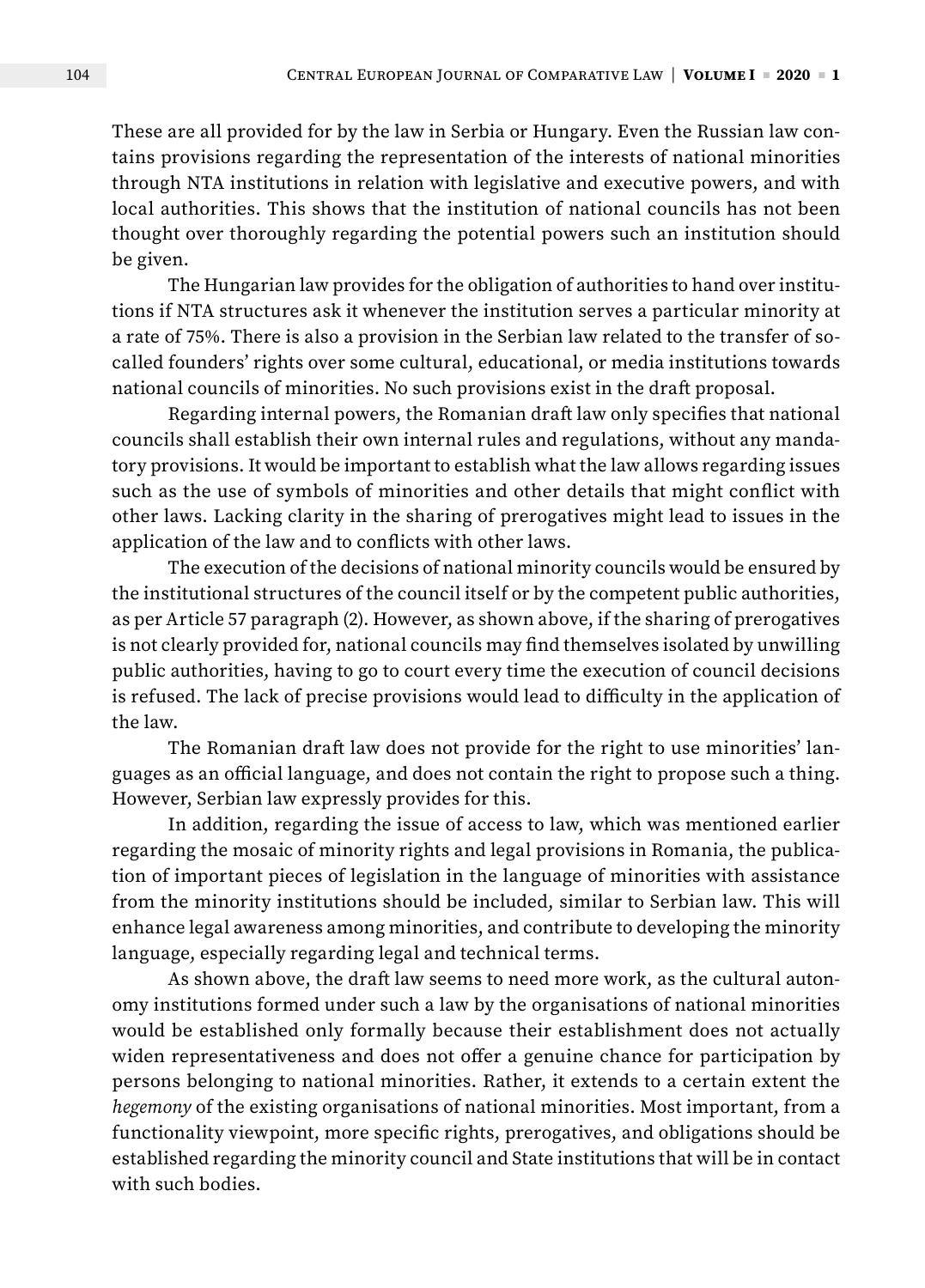#### ■ 5.4. Financing

Similar to the previous section, the regulation concerning the financing of national councils and their activities is poorly detailed. It is essential for the NTA to work and receive sufficient material support from the State to improve the situation of national minorities. A lack of accurately drafted legal provisions in this sense may result in weak institutions.

The Romanian draft law provides that minority educational institutions may be established by the organisations of national minorities, and that such institutions *may* receive State aid from the state or local budget. This financing situation is similar in Russia, where the law does not provide for mandatory financing, resulting in many minority councils not receiving financing. In some systems, the lack of clear financial backing from the State combined with the organisational specifics of cultural autonomy institutions (limited activities, broad government oversight, bureaucracy) has resulted in simple non-governmental organisations being considered more advantageous for minority self-organisation than the NTA institutions allegedly designed to benefit minorities.58 Financing is also an issue in Estonia, where similarly, the law does not provide for mandatory government financing. Thus, it is up to the government to decide how much financing should be granted, if any. Some believe this hampers the functional existence of cultural autonomy. 59 In effect, in Estonia, only the Swedish and Ingrian Finnish minority have formed cultural autonomy institutions, while the Russian minority did not manage to organise itself and now have to organise their education through NGOs.60 Furthermore, not even established cultural autonomy institutions seem functional (like in the case of the Ingrian Finns) because cultural autonomy institutions do not differ much from NGOs, especially from a financing viewpoint.61 In Serbia, not only is State financing mandatory, but the national councils can make suggestions on the allocation thereof to ensure the funds are put to better use. The same law provides that not more than 50% of the budget of national councils can be spent on current expenses such as rent, utilities, equipment, and staff.

Thus, financing seems to be one of the main and most important parts of NTA legislation, determining the functionality of the institution.

#### **6. Conclusions**

The Romanian draft law remained a draft and was never put in practice. The causes of this are manifold, but mainly political. After exploring the contents of the draft proposal, it can be said that an updated proposal would establish a genuine NTA and better suit the minorities living in Romania.

<sup>58</sup> Barbieri, 2014, pp. 218–219.

<sup>59</sup> Yupsanis, 2016, p. 123.

<sup>60</sup> Smith and Hiden, 2012, p. 112.

<sup>61</sup> Smith, 2014, p. 312.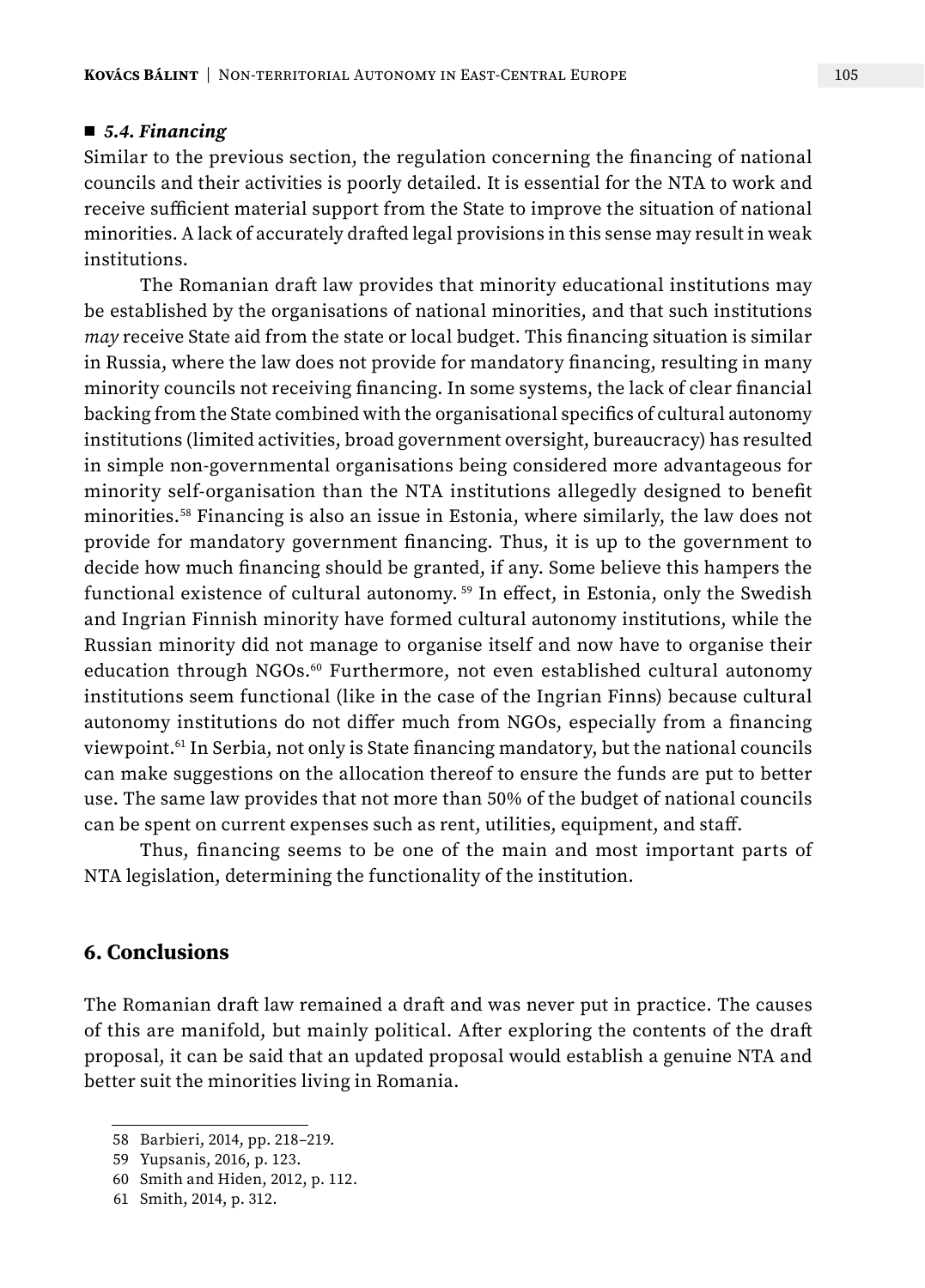The experience of other legal systems is noteworthy and should be considered in more detail when drafting a new proposal. The complexity of NTA brings with it new questions regarding minority rights. While this constitutes a step forward, it is by no means a panacea for the issues of minorities. Even though the Romanian Constitution and current political establishment do not favour granting collective rights, consistent and genuine communication from minority representatives could change that. Collective rights may be part of a well-drafted statute of national minorities prescribed by the Romanian Constitution as a legal instrument to be adopted by organic law. The purpose of such a law should be to establish self-regulating institutional structures suitable for the conservation of the identity of minorities and to ensure their political participation. Such participation should nevertheless be diverse and not reserved for a single organisation.

The understanding of NTA is essential to obtaining it. The term should be clarified both to minorities and the majority without unnecessary political discourse attached to it. Because this type of arrangement grants rights to individuals belonging to national minorities, it seems best suited for a system based on individual rights. While the idea of regulating NTA through the statute of national minorities seems good, it is puzzling that a modern law in this sense is lacking and the old law treated as if it did not exist. The political representatives of minorities seem lost in the labyrinth of legal provisions. 'Details' such as which legal provisions are in force must be carefully observed so that they can be fully used for the benefit of minority communities. It is not outlandish to state that minority organisations should be more focused on understanding the legal regime they are working in. Either way, the old statute on national minorities, Law no. 86/1945, seems applicable and should be employed lacking a more modern legal regime.

As no serious legislative proposals have been submitted to public debate and the term *autonomy* is still misunderstood and viewed negatively by the majority, the first step towards improving the situation and obtaining NTA should be taken by minority representatives, especially those of the Hungarian minority as the most numerous and vociferous in this regard currently. Nevertheless, such political clairvoyance seems lacking within the political representation of the Hungarian community.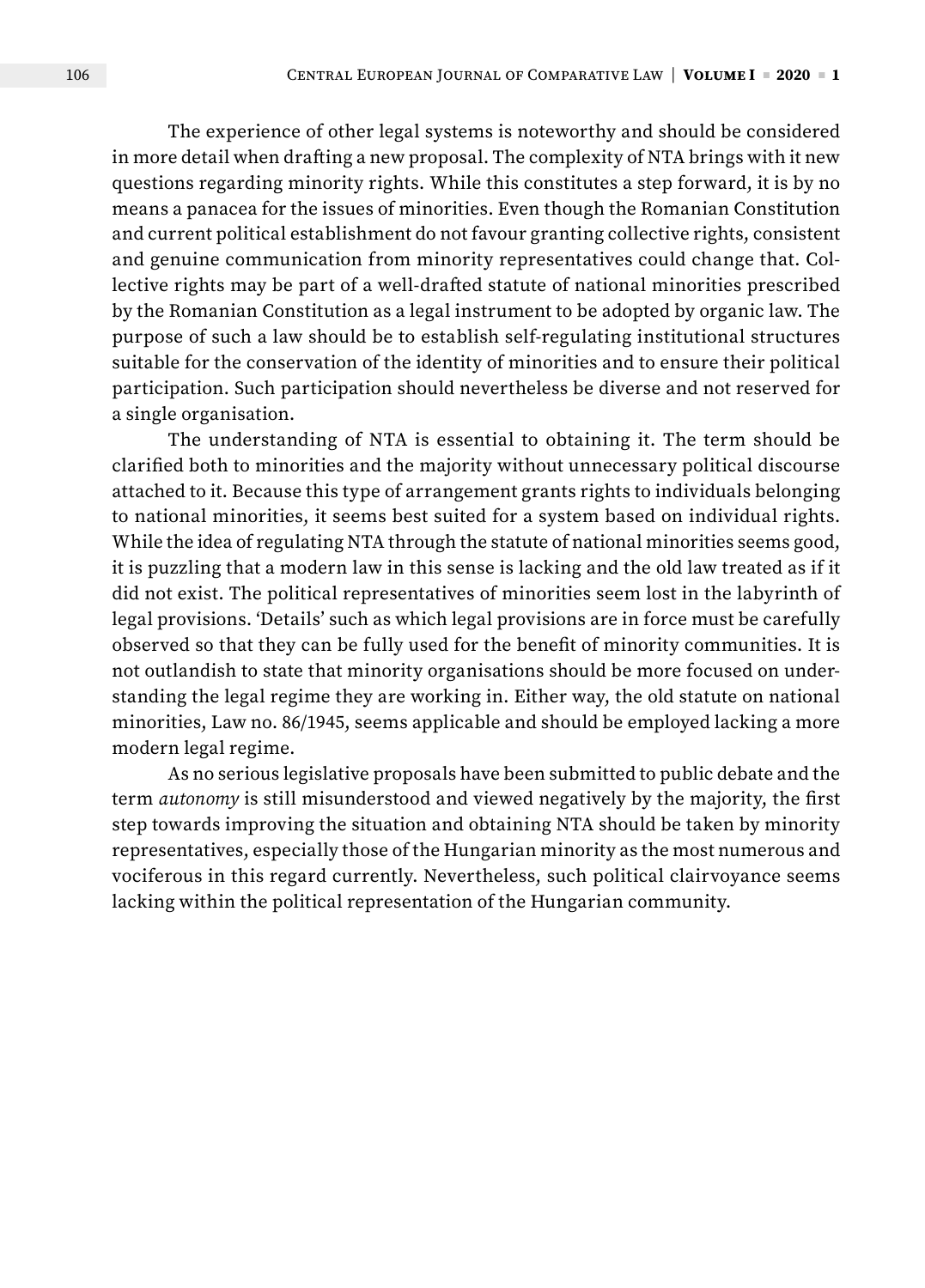# **Bibliography**

- Act CLXXIX of 2011 on the rights of nationalities (Hungary)
- Andreescu, G. (2001) *Ruleta Români și maghiari, 1990–2000 Jurnal Tematic*, Iași: Editura Polirom
- Approval (aviz, in Romanian) of the Legislative Council no. 575/23.05.2005. [http://](http://www.cdep.ro/proiecte/2005/500/00/2/cl502.pdf) [www.cdep.ro/proiecte/2005/500/00/2/cl502.pdf](http://www.cdep.ro/proiecte/2005/500/00/2/cl502.pdf) (Accessed 06.07.2020)
- Bakk, M. (2004) 'Az autonómia-tervek két szakasza Erdélyben 1989 után', *Magyar Kisebbség 9(1-2)*
- Barbieri, S. (2014) 'National-Cultural Autonomy in the Russian Federation: The Case of the Tomsk Oblast'*,* in Salat, L., Constantin, S., Osipov, A, Székely, I. G. (eds.) (2014) *Autonomy Arrangements around the World: A Collection of Well and Lesser Known Cases*, Cluj-Napoca: Editura Institutului pentru Studierea Problemelor Minorităților Naționale
- Benedikter, T. (2011) 'What is political autonomy about? Fundamental features of regional territorial autonomy' in Benedikter, T. (ed.) (2011) *Solving Ethnic Conflict through Self-Government – A short guide to autonomy in Europe and South Asia*, Bolzano: EURAC
- Bognár, Z. (2006) 'Romániai magyar autonómiakoncepciók. Az 1989 és 2006 között kidolgozott törvénytervezetek', in Ludassy, M., Bognár, Z., Egry, G., Salat, L., Fejtő, F. (eds.) (2006) *Autonómia, liberalizmus, szociáldemokrácia. Fejtő Ferenc, Salat Levente, Ludassy Mária, Egry Gábor és Bognár Zoltán írásai*, Budapest: Európai Összehasonlító Kisebbségkutatások Közalapítvány
- Brunner, G., Küpper, G., 'European Options of Autonomy', in Gál, K. (ed.) (2002), *Minority Governance in Europe*, Budapest: LGI-ECMI, p. 19. *cited by* Vizi, B. (2014) 'Does European Integration Support the Minority Quest for Autonomy? Minority Claims for Self-Government and Devolution Processes in Europe' in Kántor, Z. (ed.), *Autonomies in Europe: Solutions and Challenges*, Budapest: L'Harmattan
- Ciobanu, V. (2010) 'Proiecte pentru o lege a minorităților naționale în România interbelică', in Gidó, A., Horváth, I., Pál, J. (eds.) (2010), *140 de ani de legislație minoritară în Europa Centrală și de Est*, Cluj-Napoca: Editura ISPMN, Kriterion
- Comments of the Government of Romania on the Fourth Opinion of the Advisory Committee on the implementation of the Framework Convention for the Protection of National Minorities by Romania: GVT/COM/IV(2018)001
- Decker, D. C. (2007) 'The Use of Cultural Autonomy to Prevent Conflict and Meet the Copenhagen Criteria: The Case of Romania', *Ethnopolitics, 6:3*
- Document ACFC/31DOC(2008)001, available here: [https://rm.coe.int/16800bc7e8](https://rm.coe.int/16800bc7e8 ) (Accessed 05.07.2020)
- Donders, Y. (2008) 'The UN Declaration on the Rights of Indigenous Peoples A Victory for Cultural Autonomy?' in Boerefijn, I., Goldschmidt, J. (eds.) (2008), *Changing Perceptions of Sovereignty and Human Rights: Essays in Honour of Cees Flinterman*, Antwerp: Intersentia, *cited by* Yupsanis, A. (2014) 'Autonomy for Minorities: Definitions, Types and Status in International Law', *Finnish Yearbook of International Law, Vol. 25*.
- Draft legislative proposal on the statute of national minorities in Romania: [http://](http://www.cdep.ro/proiecte/2005/500/00/2/pl502.pdf) [www.cdep.ro/proiecte/2005/500/00/2/pl502.pdf](http://www.cdep.ro/proiecte/2005/500/00/2/pl502.pdf) (Accessed 06.07.2020)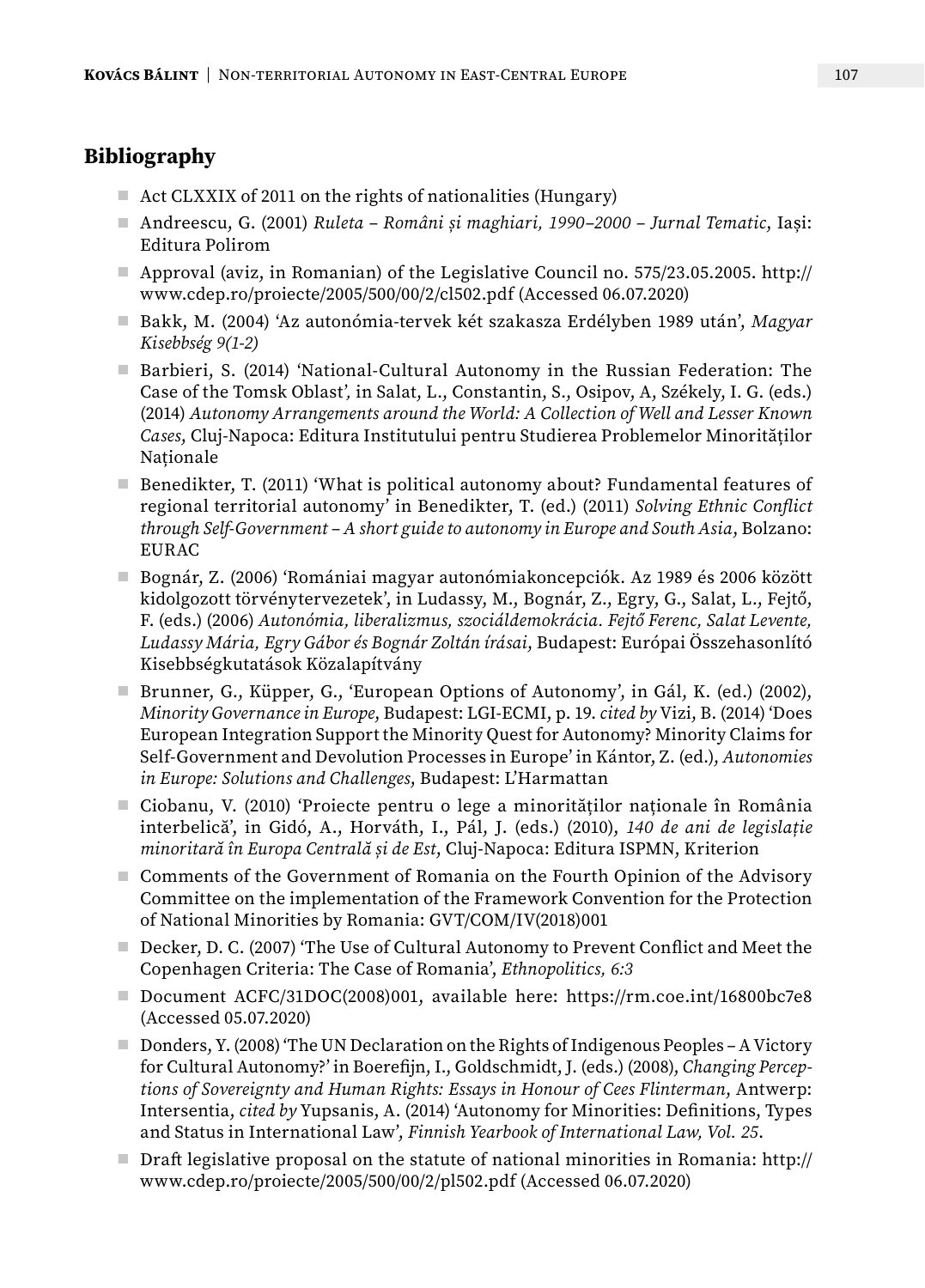- Fink, C. (1996) 'The Paris Peace Conference and the Question of Minority Rights', *Peace & Change, Vol. 21 No. 3*
- Fisch, J., Mage, A. (2015) *The Right of Self-Determination of Peoples The Domestication of an Illusion*. Cambridge University Press, https://doi.org/10.1017/cbo9781139805698.
- Framework convention on the protection of national minorities
- Gaftoescu, V. I. (1939) *Poziții juridice în dreptul internațional Problema minorităților*, București: Imprimeriile "Curentul" SA.
- Humphrey, J. P. (1973) 'The International Law of Human Rights in the Middle Twentieth Century', in Bos, M. (1973) *The Present State of International Law and Other Essays written in honour of the Centenary Celebration of the International Law Association 1873–1973*, Deventer: Kluwer – The Netherlands
- Jászi, O. (1918) *A Monarchia jövője: a dualizmus bukása és a Dunai Egyesült Államok*, Available at: <http://mek.oszk.hu/02200/02222/02222.pdf>(Accessed 06.07.2020)
- Kiss, T., Toró, T., Székely, I. G. (2018) 'Unequal Accommodation: An Institutionalist Analysis of Ethnic Claim-Making and Bargaining', in Kiss, T., Székely, I. G., Toró, T., Bárdi, N., Horváth, I. (eds.) (2018) *Unequal Accommodation of Minority Rights – Hungarians in Transylvania*, Cham: Palgrave Macmillan, https://doi. org/10.1007/978-3-319-78893-7\_3.
- Kovács, P. (2012) 'Az autonómia és a nemzetközi jog', *International Relations Quarterly, year III., no. 2*
- Kymlicka, W. (2008) 'The Evolving Basis of European Norms of Minority Rights: Rights to Culture, Participation and Autonomy'*,* in Weller, M., Blacklock, D., Nobbs, K. (eds.) (2008), *The Protection of Minorities in the Wider Europe*, London: Palgrave Macmillan, https://doi.org/10.1057/9780230582293\_2.
- Law on cultural autonomy for national minorities (Estonia)
- Law on the national councils of national minorities (Serbia)
- Malloy, T. H. (2015) 'Introduction 3. Defining NTA' in Malloy, T. H., Osipov, A., Vizi, B. (eds.) (2015) *Managing Diversity Through Non-Territorial Autonomy*. Oxford University Press, https://doi.org/10.1093/acprof:oso/9780198738459.003.0001.
- Marinkás, Gy. (2018) *Az őslakos népek védelmének aktuális jogi kihívásai*, Miskolc: Miskolci Egyetem Állam és Jogtudományi Kar
- Nagy, L. (1944) *A kisebbségek alkotmányjogi helyzete Nagyromániában*, Kolozsvár: Minerva Irodalmi és Nyomdai Műintézet R.T.
- Organization for Security and Co-operation in Europe The Lund Recommendations on the Effective Participation of National Minorities in Public Life & Explanatory Note, 1999
- Pepine, H. (2010) 'Autonomia culturală', *Deutsche Welle, 02.02.2010.* [https://www.](https://www.dw.com/ro/autonomia-cultural%C4%83/a-5203867) [dw.com/ro/autonomia-cultural%C4%83/a-5203867](https://www.dw.com/ro/autonomia-cultural%C4%83/a-5203867) (Accessed: 06.07.2020)
- Renner, K. (2005) 'Nation and State' a translation in and by Nimni, E. (ed.) (2005) *National Cultural Autonomy and Its Contemporary Critics,* London: Routledge
- Russian law on national-cultural autonomy [http://www.regione.taa.it/biblioteca/](http://www.regione.taa.it/biblioteca/minoranze/russia3.pdf) [minoranze/russia3.pdf](http://www.regione.taa.it/biblioteca/minoranze/russia3.pdf) (Accessed 06.07.2020)
- Salat, L. (2014) 'The Chances of Ethnic Autonomy in Romania Between Theory and Practice', in Kántor, Z. (ed.) (2014) *Autonomies in Europe: Solutions and Challenges*, Budapest: L'Harmattan